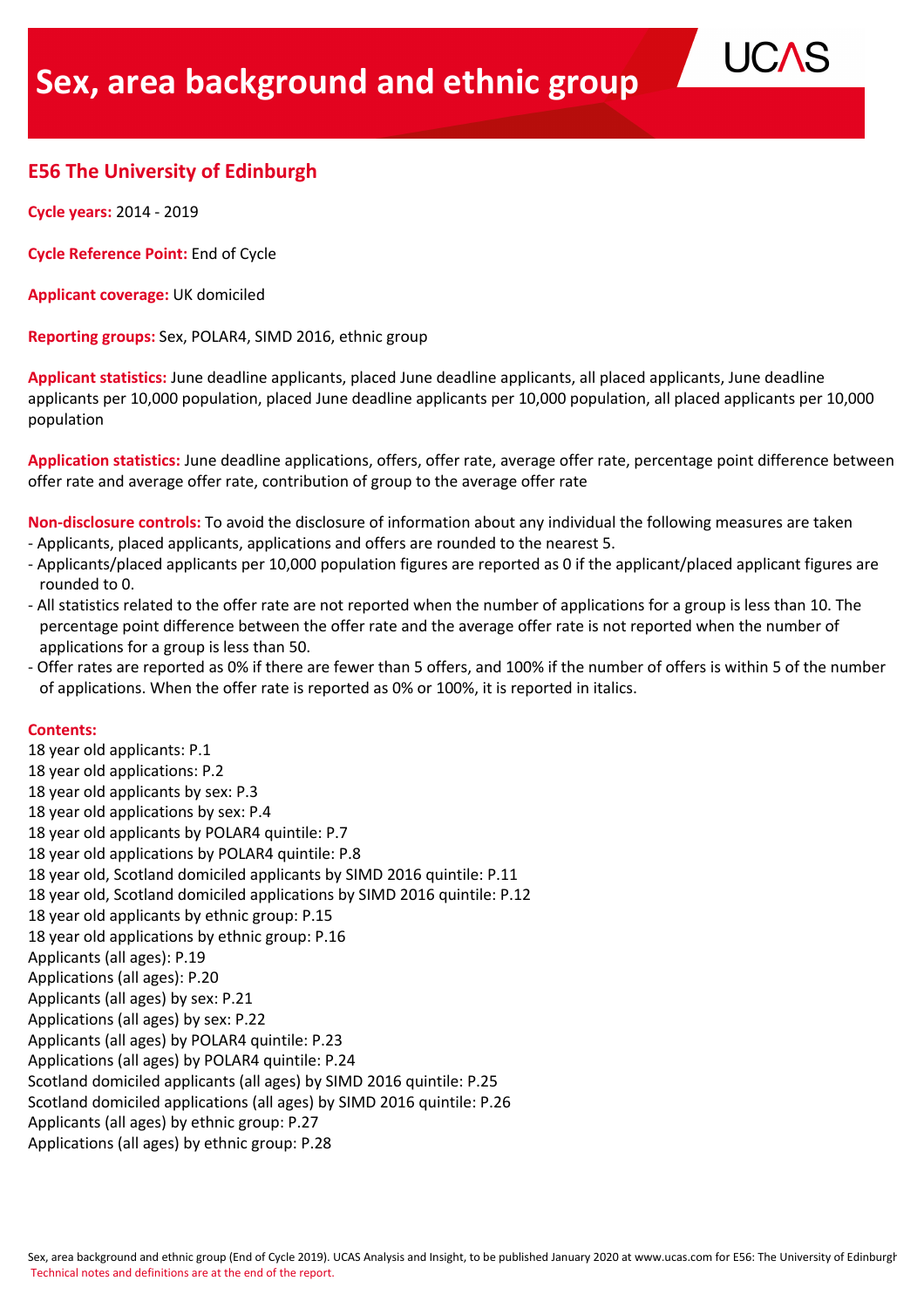# **P.1 18 year old applicants**

| Statistic                                      | 2014   | 2015   | 2016   | 2017   | 2018   | 2019   |
|------------------------------------------------|--------|--------|--------|--------|--------|--------|
| June deadline applicants                       | 20,400 | 20,815 | 21,400 | 22,385 | 21,155 | 21,660 |
| Placed June deadline applicants                | 2,815  | 2,880  | 2,860  | 3,115  | 2,755  | 2,600  |
| All placed applicants                          | 2,885  | 2,940  | 2,975  | 3,220  | 2,845  | 2,695  |
| June deadline applicants per 10,000 population | 270.8  | 271.7  | 285.5  | 302.1  | 292.9  | 306.0  |
| Placed June deadline applicants per 10,000     | 37.4   | 37.6   | 38.2   | 42.0   | 38.2   | 36.7   |
| All placed applicants per 10,000 population    | 38.3   | 38.4   | 39.7   | 43.5   | 39.4   | 38.1   |

## **P.2 18 year old applications**

| Statistic                  | 2014   | 2015   | 2016   | 2017   | 2018   | 2019   |
|----------------------------|--------|--------|--------|--------|--------|--------|
| June deadline applications | 22,460 | 22,920 | 23,440 | 24,365 | 22,865 | 23,345 |
| <b>Offers</b>              | 10,300 | 11,285 | 11,385 | 12,290 | 11,835 | 12,215 |
| Offer rate                 | 45.9%  | 49.2%  | 48.6%  | 50.4%  | 51.8%  | 52.3%  |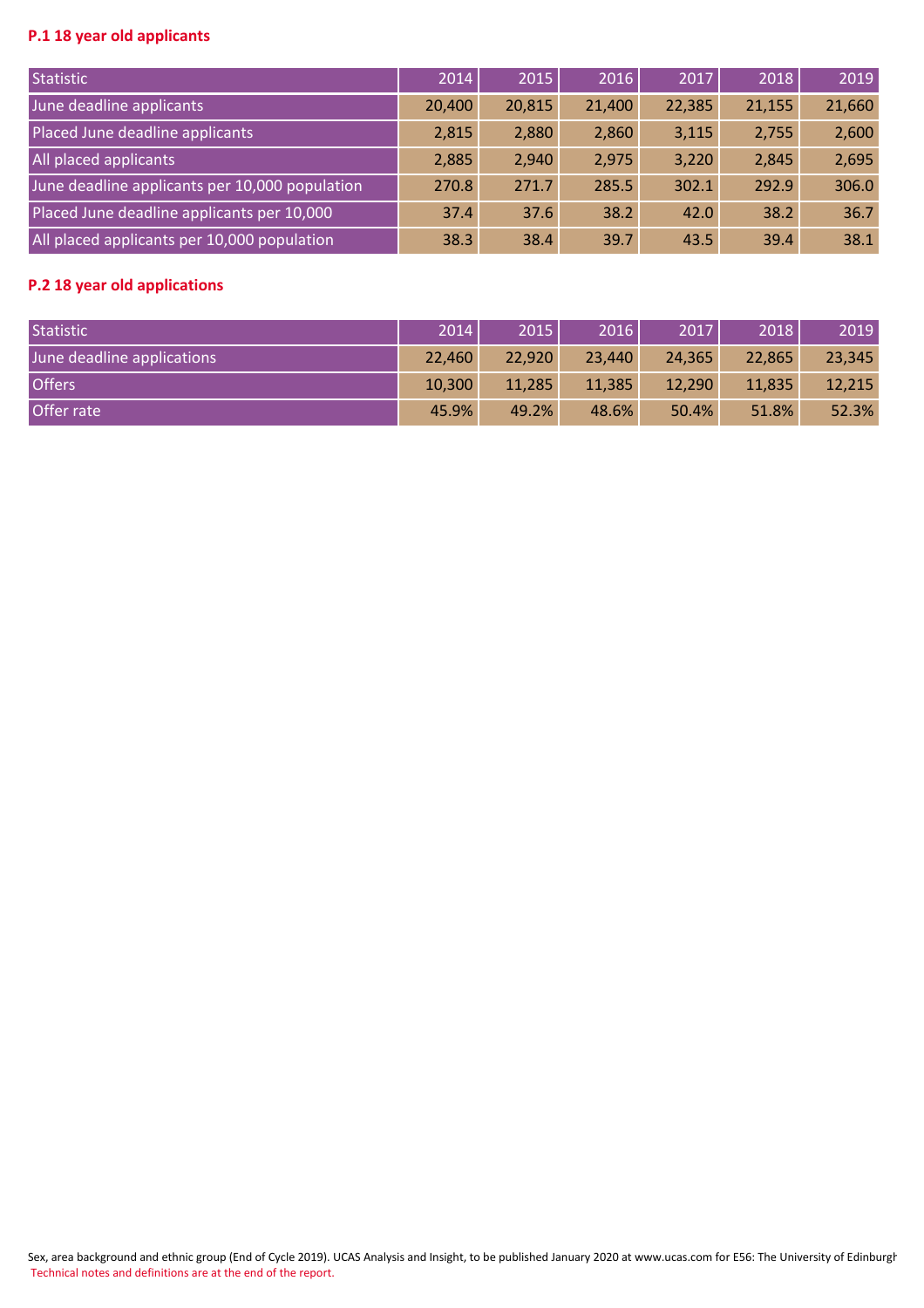# **P.3 18 year old applicants by sex**

| Statistic                           | <b>Sex</b> | 2014   | 2015   | 2016   | 2017   | 2018   | 2019   |
|-------------------------------------|------------|--------|--------|--------|--------|--------|--------|
| June deadline applicants            | Men        | 8,290  | 8,505  | 8,605  | 8,965  | 8,260  | 8,415  |
|                                     | Women      | 12,110 | 12,310 | 12,795 | 13,415 | 12,900 | 13,245 |
| Placed June deadline applicants     | Men        | 1,085  | 1,080  | 1,065  | 1,115  | 1,010  | 925    |
|                                     | Women      | 1,730  | 1,800  | 1,795  | 1,995  | 1,745  | 1,675  |
| All placed applicants               | Men        | 1,115  | 1,105  | 1,120  | 1,155  | 1,045  | 955    |
|                                     | Women      | 1,770  | 1,840  | 1,855  | 2,065  | 1,800  | 1,745  |
| June deadline applicants per 10,000 | <b>Men</b> | 214.1  | 216.8  | 224.0  | 236.1  | 222.9  | 232.3  |
| population                          | Women      | 330.8  | 329.4  | 350.2  | 371.6  | 366.6  | 383.3  |
| Placed June deadline applicants per | Men        | 28.0   | 27.5   | 27.7   | 29.4   | 27.3   | 25.5   |
| 10,000 population                   | Women      | 47.2   | 48.2   | 49.2   | 55.3   | 49.6   | 48.5   |
| All placed applicants per 10,000    | Men        | 28.8   | 28.1   | 29.2   | 30.5   | 28.2   | 26.3   |
| population                          | Women      | 48.3   | 49.2   | 50.8   | 57.2   | 51.2   | 50.4   |

## **P.4 18 year old applications by sex**

| Statistic                            | <b>Sex</b> | 2014   | 2015   | 2016   | 2017   | 2018   | 2019   |
|--------------------------------------|------------|--------|--------|--------|--------|--------|--------|
| June deadline applications           | <b>Men</b> | 9,150  | 9,410  | 9,435  | 9,740  | 8,920  | 9,080  |
|                                      | Women      | 13,310 | 13,510 | 14,005 | 14,625 | 13,945 | 14,265 |
| Offers <sup>'</sup>                  | <b>Men</b> | 4,375  | 4,630  | 4,570  | 5,055  | 4,595  | 4,795  |
|                                      | Women      | 5,925  | 6,655  | 6,815  | 7,235  | 7,245  | 7,420  |
| Offer rate                           | <b>Men</b> | 47.8%  | 49.2%  | 48.4%  | 51.9%  | 51.5%  | 52.8%  |
|                                      | Women      | 44.5%  | 49.3%  | 48.7%  | 49.5%  | 51.9%  | 52.0%  |
| Average offer rate                   | <b>Men</b> | 48.6%  | 50.9%  | 50.0%  | 52.8%  | 53.0%  | 54.1%  |
|                                      | Women      | 43.9%  | 48.1%  | 47.6%  | 48.9%  | 51.0%  | 51.2%  |
| Percentage point difference between  | Men        | $-0.8$ | $-1.7$ | $-1.5$ | $-0.9$ | $-1.5$ | $-1.3$ |
| offer rate and average offer rate    | Women      | 0.6    | 1.2    | 1.0    | 0.6    | 1.0    | 0.8    |
| Contribution of group to the average | <b>Men</b> | 0.526  | 0.530  | 0.523  | 0.525  | 0.518  | 0.516  |
| offer rate                           | Women      | 0.674  | 0.673  | 0.679  | 0.684  | 0.692  | 0.692  |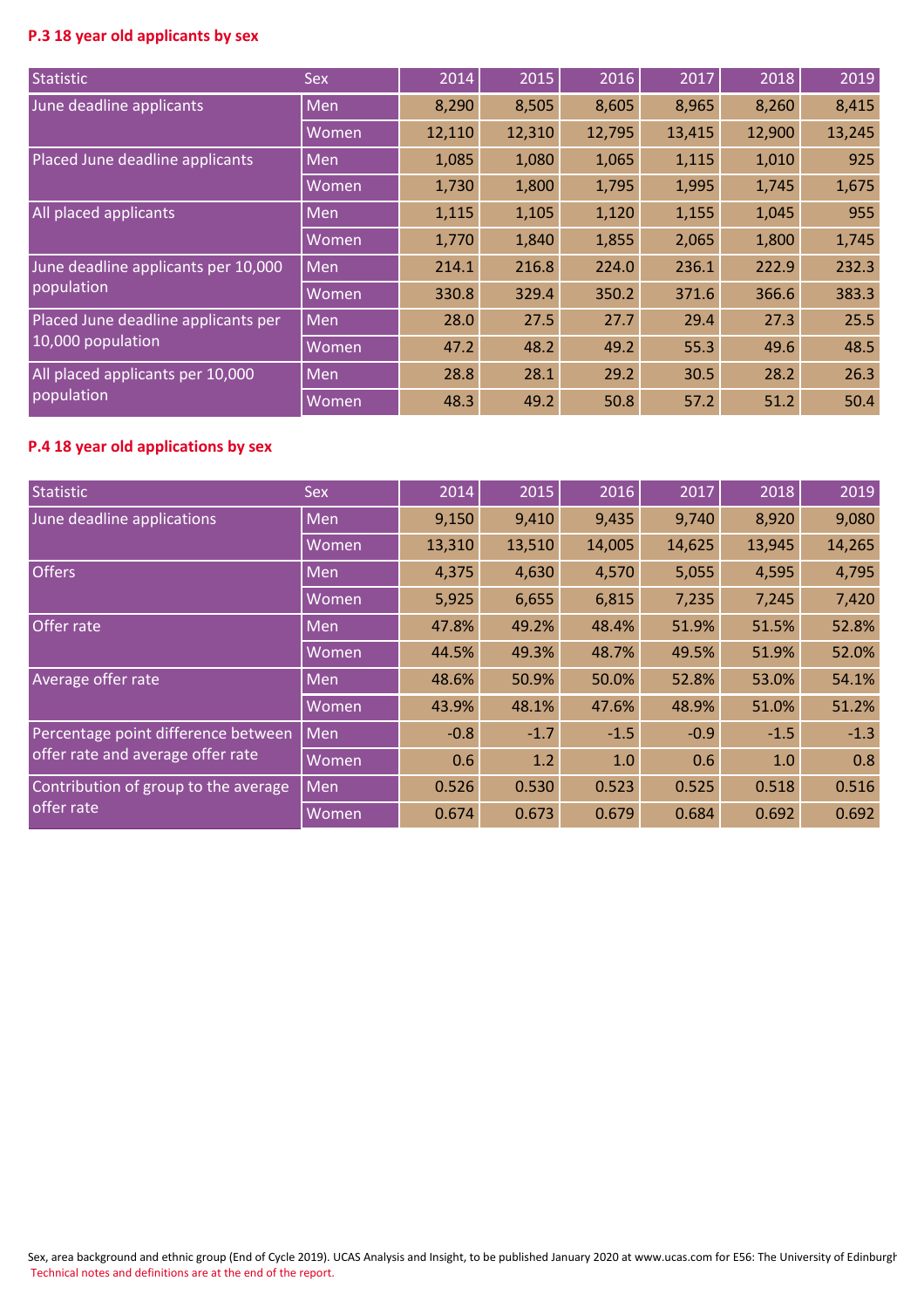#### **P.5 18 year old offer rate by sex**

Note: The line for a group is not plotted when that group made fewer than 10 applications in any of the years from 2014-2019.



**P.6 Percentage point difference between 18 year old offer rate and average offer rate by sex** Note: The line for a group is not plotted when that group made fewer than 50 applications in any of the years from 2014-2019.



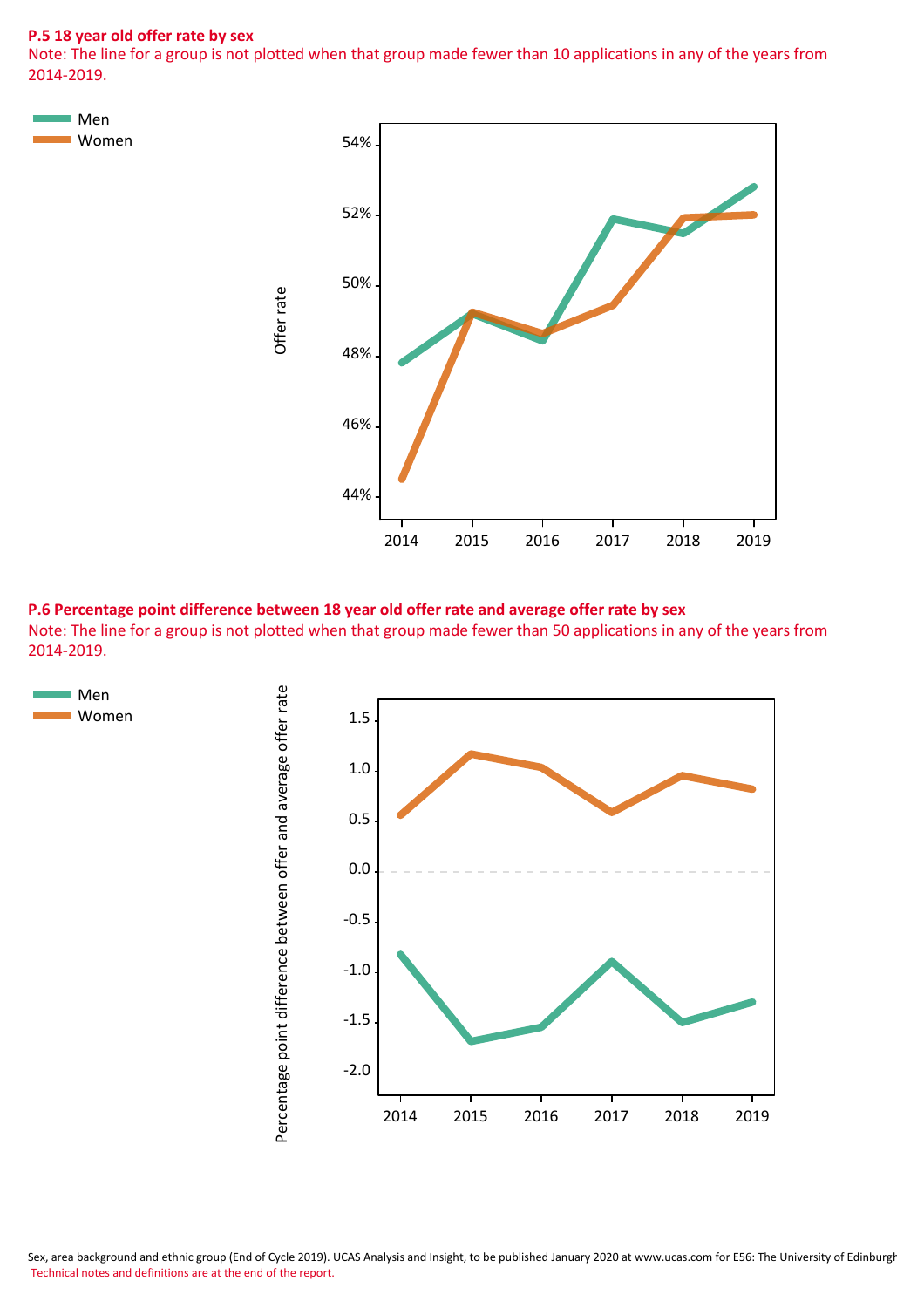# **P.7 18 year old applicants by POLAR4 quintile**

| Statistic                           | POLAR4 quintile   | 2014   | 2015   | 2016   | 2017   | 2018   | 2019   |
|-------------------------------------|-------------------|--------|--------|--------|--------|--------|--------|
| June deadline applicants            | Quintile 1        | 895    | 910    | 945    | 1,110  | 1,035  | 1,110  |
|                                     | <b>Quintile 2</b> | 1,805  | 1,885  | 1,935  | 2,045  | 1,820  | 1,945  |
|                                     | Quintile 3        | 2,855  | 2,945  | 2,945  | 3,170  | 2,845  | 2,985  |
|                                     | Quintile 4        | 4,495  | 4,530  | 4,730  | 4,765  | 4,425  | 4,595  |
|                                     | Quintile 5        | 10,300 | 10,485 | 10,795 | 11,230 | 10,960 | 10,885 |
| Placed June deadline applicants     | Quintile 1        | 125    | 110    | 105    | 110    | 130    | 95     |
|                                     | Quintile 2        | 220    | 250    | 210    | 250    | 185    | 190    |
|                                     | Quintile 3        | 375    | 365    | 370    | 385    | 315    | 310    |
|                                     | Quintile 4        | 640    | 630    | 600    | 640    | 570    | 545    |
|                                     | Quintile 5        | 1,450  | 1,510  | 1,575  | 1,720  | 1,550  | 1,445  |
| All placed applicants               | Quintile 1        | 130    | 110    | 105    | 115    | 130    | 95     |
|                                     | <b>Quintile 2</b> | 220    | 255    | 220    | 250    | 190    | 200    |
|                                     | Quintile 3        | 385    | 375    | 380    | 395    | 330    | 320    |
|                                     | Quintile 4        | 645    | 645    | 615    | 665    | 585    | 560    |
|                                     | Quintile 5        | 1,495  | 1,545  | 1,650  | 1,785  | 1,605  | 1,500  |
| June deadline applicants per 10,000 | Quintile 1        | 63.6   | 64.3   | 69.6   | 82.9   | 79.5   | 87.5   |
| population                          | Quintile 2        | 125.7  | 129.2  | 136.3  | 146.6  | 134.4  | 147.5  |
|                                     | Quintile 3        | 195.0  | 196.4  | 200.9  | 219.0  | 202.0  | 216.3  |
|                                     | Quintile 4        | 294.9  | 292.6  | 310.3  | 315.2  | 300.0  | 317.1  |
|                                     | Quintile 5        | 605.3  | 603.6  | 625.7  | 655.0  | 650.9  | 655.5  |
| Placed June deadline applicants per | Quintile 1        | 8.9    | 7.8    | 7.6    | 8.4    | 9.9    | 7.3    |
| 10,000 population                   | <b>Quintile 2</b> | 15.3   | 17.2   | 14.8   | 17.8   | 13.6   | 14.3   |
|                                     | Quintile 3        | 25.7   | 24.5   | 25.1   | 26.6   | 22.4   | 22.3   |
|                                     | Quintile 4        | 41.8   | 40.8   | 39.2   | 42.3   | 38.6   | 37.5   |
|                                     | Quintile 5        | 85.2   | 86.8   | 91.4   | 100.3  | 92.1   | 87.2   |
| All placed applicants per 10,000    | Quintile 1        | 9.2    | 7.9    | 7.8    | 8.6    | 10.1   | 7.6    |
| population                          | Quintile 2        | 15.4   | 17.5   | 15.6   | 18.0   | 14.0   | 15.1   |
|                                     | Quintile 3        | 26.3   | 25.0   | 26.1   | 27.4   | 23.4   | 23.3   |
|                                     | Quintile 4        | 42.4   | 41.7   | 40.3   | 44.1   | 39.6   | 38.6   |
|                                     | Quintile 5        | 87.9   | 88.8   | 95.6   | 104.1  | 95.2   | 90.3   |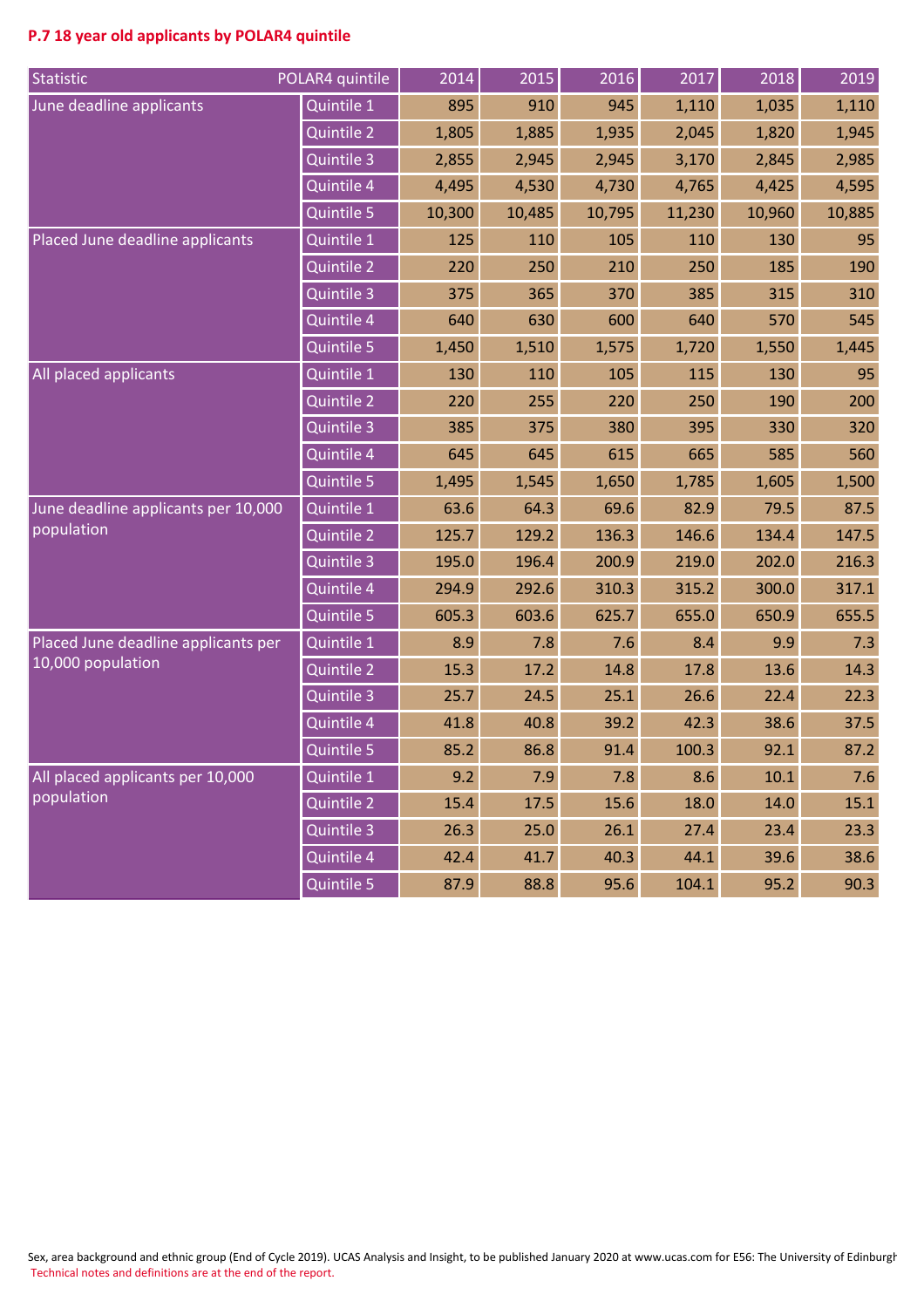# **P.8 18 year old applications by POLAR4 quintile**

| Statistic                            | POLAR4 quintile       | 2014   | 2015   | 2016   | 2017   | 2018   | 2019   |
|--------------------------------------|-----------------------|--------|--------|--------|--------|--------|--------|
| June deadline applications           | Quintile 1            | 990    | 1,020  | 1,035  | 1,195  | 1,130  | 1,180  |
|                                      | <b>Quintile 2</b>     | 1,975  | 2,100  | 2,135  | 2,230  | 1,940  | 2,110  |
|                                      | Quintile 3            | 3,150  | 3,245  | 3,245  | 3,465  | 3,090  | 3,215  |
|                                      | Quintile 4            | 5,010  | 5,035  | 5,225  | 5,205  | 4,805  | 5,015  |
|                                      | Quintile 5            | 11,285 | 11,455 | 11,745 | 12,205 | 11,830 | 11,680 |
| <b>Offers</b>                        | Quintile 1            | 410    | 445    | 450    | 565    | 535    | 560    |
|                                      | Quintile 2            | 850    | 1,025  | 930    | 1,010  | 940    | 1,050  |
|                                      | Quintile 3            | 1,350  | 1,545  | 1,500  | 1,585  | 1,515  | 1,535  |
|                                      | Quintile 4            | 2,275  | 2,370  | 2,375  | 2,545  | 2,380  | 2,460  |
|                                      | Quintile 5            | 5,395  | 5,865  | 6,110  | 6,550  | 6,435  | 6,540  |
| Offer rate                           | Quintile 1            | 41.4%  | 43.5%  | 43.4%  | 47.2%  | 47.3%  | 47.5%  |
|                                      | Quintile 2            | 43.1%  | 48.8%  | 43.7%  | 45.3%  | 48.4%  | 49.7%  |
|                                      | Quintile 3            | 42.8%  | 47.7%  | 46.3%  | 45.7%  | 49.1%  | 47.8%  |
|                                      | Quintile 4            | 45.4%  | 47.1%  | 45.4%  | 48.9%  | 49.5%  | 49.1%  |
|                                      | Quintile 5            | 47.8%  | 51.2%  | 52.0%  | 53.7%  | 54.4%  | 56.0%  |
| Average offer rate                   | Quintile 1            | 36.7%  | 42.2%  | 40.5%  | 43.5%  | 44.4%  | 45.1%  |
|                                      | Quintile 2            | 40.9%  | 45.2%  | 42.9%  | 44.7%  | 46.6%  | 47.2%  |
|                                      | Quintile 3            | 42.7%  | 45.8%  | 46.2%  | 47.0%  | 48.9%  | 48.7%  |
|                                      | Quintile 4            | 45.2%  | 48.2%  | 47.3%  | 49.7%  | 50.9%  | 51.2%  |
|                                      | Quintile <sub>5</sub> | 48.7%  | 52.1%  | 51.6%  | 53.5%  | 54.5%  | 55.5%  |
| Percentage point difference between  | Quintile 1            | 4.7    | 1.4    | 2.9    | 3.7    | 2.9    | 2.4    |
| offer rate and average offer rate    | Quintile 2            | 2.2    | 3.5    | 0.8    | 0.6    | 1.8    | 2.5    |
|                                      | Quintile 3            | 0.1    | 1.8    | 0.1    | $-1.3$ | 0.2    | $-1.0$ |
|                                      | Quintile 4            | 0.3    | $-1.0$ | $-1.8$ | $-0.7$ | $-1.3$ | $-2.1$ |
|                                      | Quintile 5            | $-0.9$ | $-0.8$ | 0.4    | 0.2    | $-0.1$ | 0.5    |
| Contribution of group to the average | Quintile 1            | 0.133  | 0.118  | 0.126  | 0.131  | 0.122  | 0.130  |
| offer rate                           | Quintile 2            | 0.152  | 0.157  | 0.153  | 0.154  | 0.148  | 0.157  |
|                                      | Quintile 3            | 0.190  | 0.195  | 0.190  | 0.195  | 0.187  | 0.198  |
|                                      | Quintile 4            | 0.271  | 0.263  | 0.265  | 0.254  | 0.252  | 0.263  |
|                                      | Quintile 5            | 0.547  | 0.545  | 0.543  | 0.543  | 0.561  | 0.550  |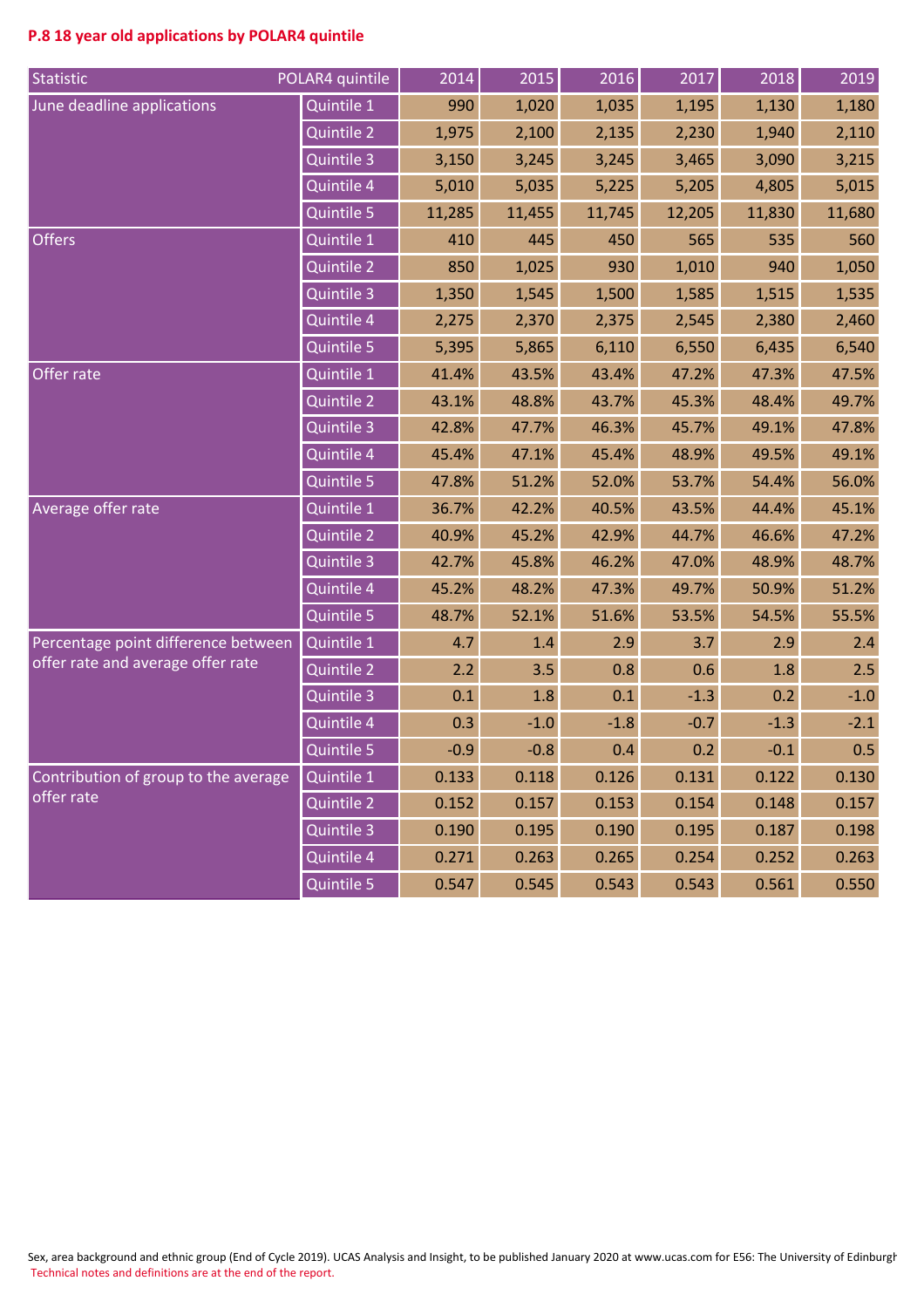## **P.9 18 year old offer rate by POLAR4 quintile**

Note: The line for a group is not plotted when that group made fewer than 10 applications in any of the years from 2014-2019.



**P.10 Percentage point difference between 18 year old offer rate and average offer rate by POLAR4 quintile** Note: The line for a group is not plotted when that group made fewer than 50 applications in any of the years from 2014-2019.



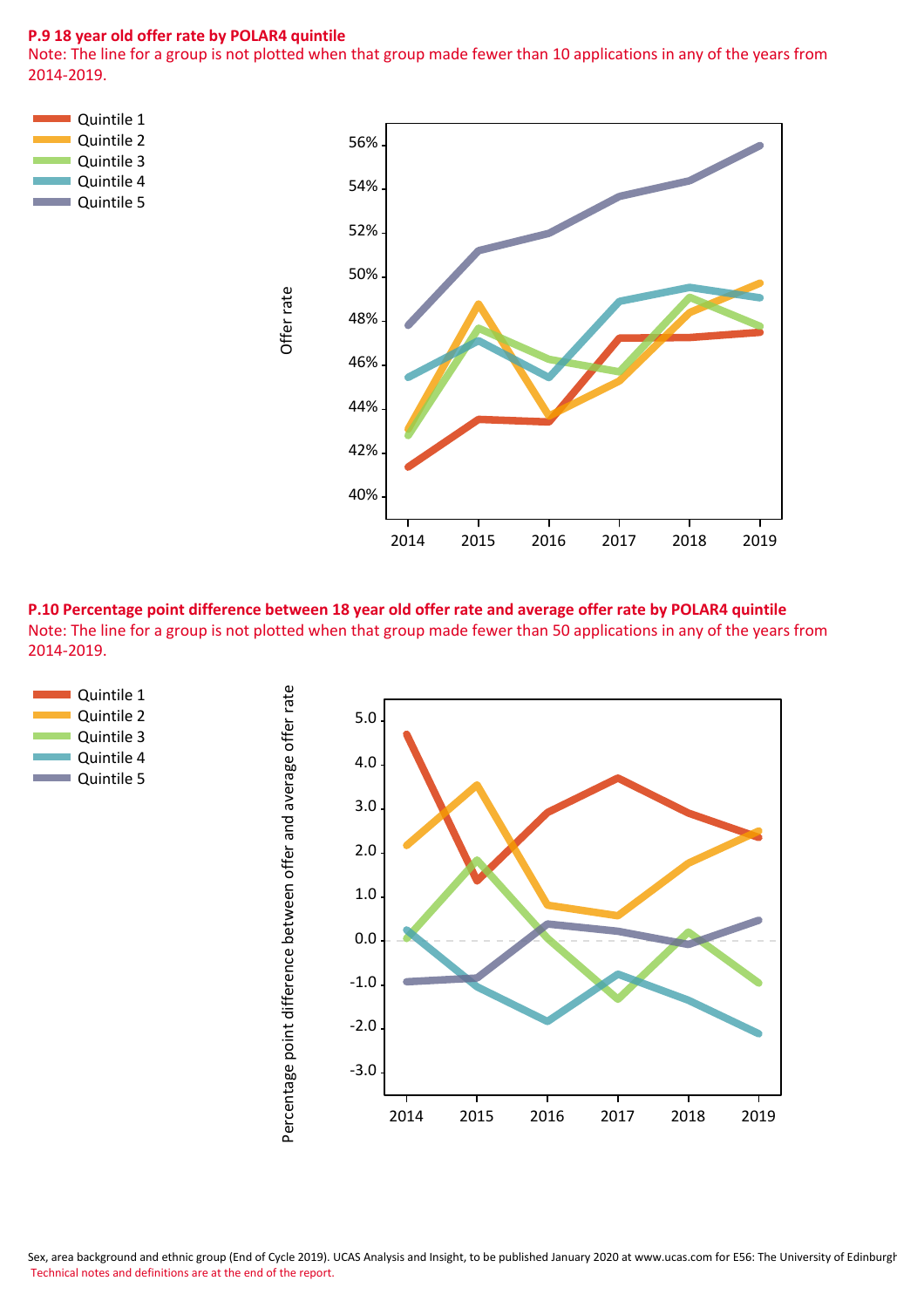# **P.11 18 year old, Scotland domiciled applicants by SIMD 2016 quintile**

| Statistic                           | SIMD quintile         | 2014    | 2015    | 2016    | 2017    | 2018    | 2019    |
|-------------------------------------|-----------------------|---------|---------|---------|---------|---------|---------|
| June deadline applicants            | Quintile 1            | 675     | 710     | 765     | 775     | 645     | 715     |
|                                     | <b>Quintile 2</b>     | 1,050   | 1,065   | 1,140   | 1,095   | 975     | 900     |
|                                     | Quintile 3            | 1,600   | 1,675   | 1,680   | 1,565   | 1,375   | 1,300   |
|                                     | Quintile 4            | 2,185   | 2,225   | 2,355   | 2,190   | 2,035   | 1,875   |
|                                     | Quintile 5            | 3,235   | 3,295   | 3,425   | 3,145   | 2,870   | 2,700   |
| Placed June deadline applicants     | Quintile 1            | 90      | 70      | 70      | 100     | 105     | 100     |
|                                     | Quintile 2            | 155     | 170     | 135     | 155     | 125     | 105     |
|                                     | Quintile 3            | 275     | 285     | 235     | 235     | 180     | 190     |
|                                     | Quintile 4            | 390     | 410     | 365     | 345     | 305     | 305     |
|                                     | Quintile 5            | 525     | 570     | 575     | 590     | 455     | 430     |
| All placed applicants               | Quintile 1            | 95      | 70      | 70      | 105     | 105     | 105     |
|                                     | Quintile 2            | 160     | 175     | 135     | 155     | 125     | 105     |
|                                     | Quintile 3            | 280     | 285     | 235     | 240     | 185     | 195     |
|                                     | Quintile 4            | 400     | 410     | 370     | 350     | 310     | 310     |
|                                     | Quintile 5            | 535     | 580     | 580     | 595     | 460     | 435     |
| June deadline applicants per 10,000 | Quintile 1            | 532.9   | 576.4   | 632.4   | 667.9   | 567.9   | 638.0   |
| population                          | Quintile 2            | 894.3   | 933.5   | 1,034.5 | 1,021.7 | 920.3   | 895.0   |
|                                     | Quintile 3            | 1,367.6 | 1,430.1 | 1,490.1 | 1,439.5 | 1,315.3 | 1,267.9 |
|                                     | Quintile 4            | 1,781.4 | 1,851.9 | 1,965.2 | 1,879.1 | 1,812.3 | 1,747.9 |
|                                     | Quintile 5            | 2,520.7 | 2,587.6 | 2,738.2 | 2,511.4 | 2,403.2 | 2,315.8 |
| Placed June deadline applicants per | Quintile 1            | 72.4    | 57.6    | 56.3    | 88.0    | 94.1    | 88.6    |
| 10,000 population                   | <b>Quintile 2</b>     | 133.5   | 149.0   | 122.6   | 142.8   | 118.2   | 106.5   |
|                                     | Quintile 3            | 235.1   | 244.5   | 206.9   | 218.3   | 170.1   | 187.5   |
|                                     | Quintile 4            | 318.5   | 339.4   | 305.4   | 295.9   | 271.8   | 283.2   |
|                                     | Quintile <sub>5</sub> | 407.6   | 447.0   | 458.4   | 471.3   | 382.8   | 368.8   |
| All placed applicants per 10,000    | Quintile 1            | 73.2    | 58.5    | 57.1    | 90.6    | 94.1    | 94.0    |
| population                          | Quintile 2            | 136.0   | 151.6   | 124.4   | 143.7   | 118.2   | 106.5   |
|                                     | Quintile 3            | 237.6   | 244.5   | 206.9   | 220.1   | 174.9   | 189.5   |
|                                     | Quintile 4            | 325.0   | 341.9   | 308.8   | 300.2   | 274.4   | 287.0   |
|                                     | Quintile 5            | 415.4   | 454.0   | 465.6   | 476.1   | 386.2   | 371.4   |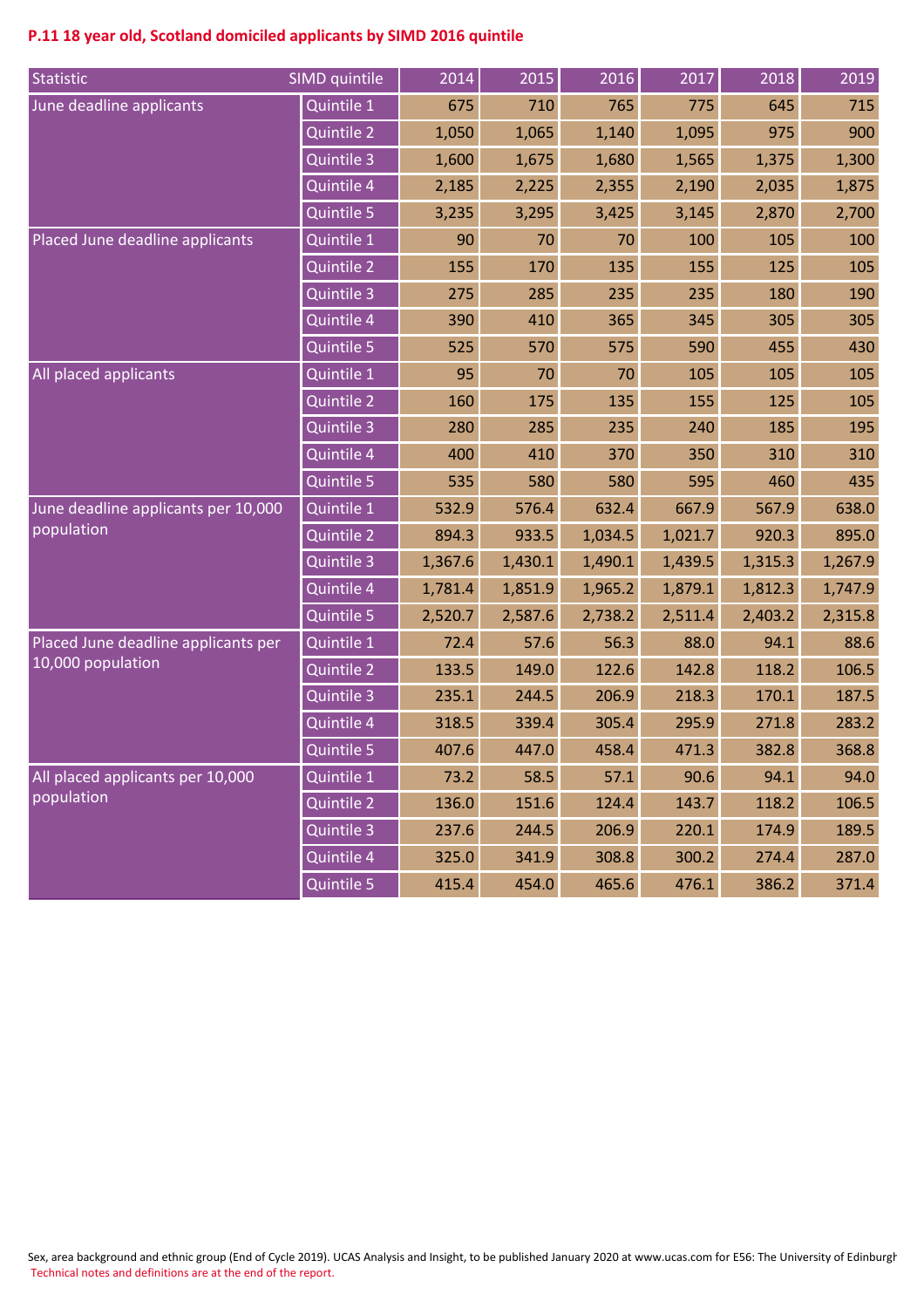# **P.12 18 year old, Scotland domiciled applications by SIMD 2016 quintile**

| Statistic                            | SIMD quintile     | 2014   | 2015   | 2016   | 2017   | 2018   | 2019   |
|--------------------------------------|-------------------|--------|--------|--------|--------|--------|--------|
| June deadline applications           | Quintile 1        | 785    | 860    | 890    | 910    | 745    | 805    |
|                                      | <b>Quintile 2</b> | 1,250  | 1,295  | 1,360  | 1,270  | 1,095  | 1,070  |
|                                      | Quintile 3        | 1,930  | 2,010  | 2,020  | 1,860  | 1,620  | 1,535  |
|                                      | Quintile 4        | 2,685  | 2,710  | 2,780  | 2,605  | 2,395  | 2,205  |
|                                      | Quintile 5        | 3,910  | 3,955  | 4,095  | 3,725  | 3,375  | 3,155  |
| <b>Offers</b>                        | Quintile 1        | 315    | 305    | 280    | 415    | 440    | 460    |
|                                      | Quintile 2        | 490    | 515    | 470    | 485    | 445    | 385    |
|                                      | Quintile 3        | 735    | 755    | 655    | 655    | 555    | 535    |
|                                      | Quintile 4        | 1,015  | 1,060  | 915    | 915    | 880    | 905    |
|                                      | Quintile 5        | 1,550  | 1,660  | 1,545  | 1,575  | 1,395  | 1,375  |
| Offer rate                           | Quintile 1        | 39.8%  | 35.4%  | 31.3%  | 45.6%  | 58.8%  | 56.9%  |
|                                      | Quintile 2        | 39.2%  | 39.6%  | 34.7%  | 38.3%  | 40.5%  | 35.8%  |
|                                      | Quintile 3        | 38.0%  | 37.6%  | 32.5%  | 35.3%  | 34.3%  | 34.8%  |
|                                      | Quintile 4        | 37.8%  | 39.2%  | 32.9%  | 35.0%  | 36.7%  | 41.1%  |
|                                      | Quintile 5        | 39.6%  | 41.9%  | 37.8%  | 42.2%  | 41.3%  | 43.6%  |
| Average offer rate                   | Quintile 1        | 33.6%  | 34.8%  | 31.1%  | 34.6%  | 37.4%  | 37.8%  |
|                                      | Quintile 2        | 36.0%  | 37.2%  | 33.2%  | 36.5%  | 37.7%  | 38.6%  |
|                                      | Quintile 3        | 39.0%  | 39.0%  | 33.7%  | 37.9%  | 39.3%  | 39.7%  |
|                                      | Quintile 4        | 39.2%  | 40.4%  | 34.1%  | 39.2%  | 40.8%  | 43.0%  |
|                                      | Quintile 5        | 40.4%  | 41.4%  | 36.9%  | 41.3%  | 41.7%  | 43.8%  |
| Percentage point difference between  | Quintile 1        | 6.2    | 0.6    | 0.2    | 11.0   | 21.4   | 19.1   |
| offer rate and average offer rate    | Quintile 2        | 3.2    | 2.4    | 1.4    | 1.8    | 2.8    | $-2.8$ |
|                                      | Quintile 3        | $-1.0$ | $-1.4$ | $-1.2$ | $-2.6$ | $-5.0$ | $-5.0$ |
|                                      | Quintile 4        | $-1.4$ | $-1.2$ | $-1.1$ | $-4.2$ | $-4.0$ | $-1.9$ |
|                                      | Quintile 5        | $-0.8$ | 0.5    | 0.8    | 0.9    | $-0.4$ | $-0.2$ |
| Contribution of group to the average | Quintile 1        | 0.119  | 0.112  | 0.108  | 0.126  | 0.126  | 0.142  |
| offer rate                           | Quintile 2        | 0.150  | 0.151  | 0.146  | 0.154  | 0.152  | 0.161  |
|                                      | Quintile 3        | 0.216  | 0.212  | 0.213  | 0.208  | 0.208  | 0.206  |
|                                      | Quintile 4        | 0.280  | 0.275  | 0.272  | 0.278  | 0.286  | 0.276  |
|                                      | Quintile 5        | 0.401  | 0.400  | 0.398  | 0.389  | 0.398  | 0.388  |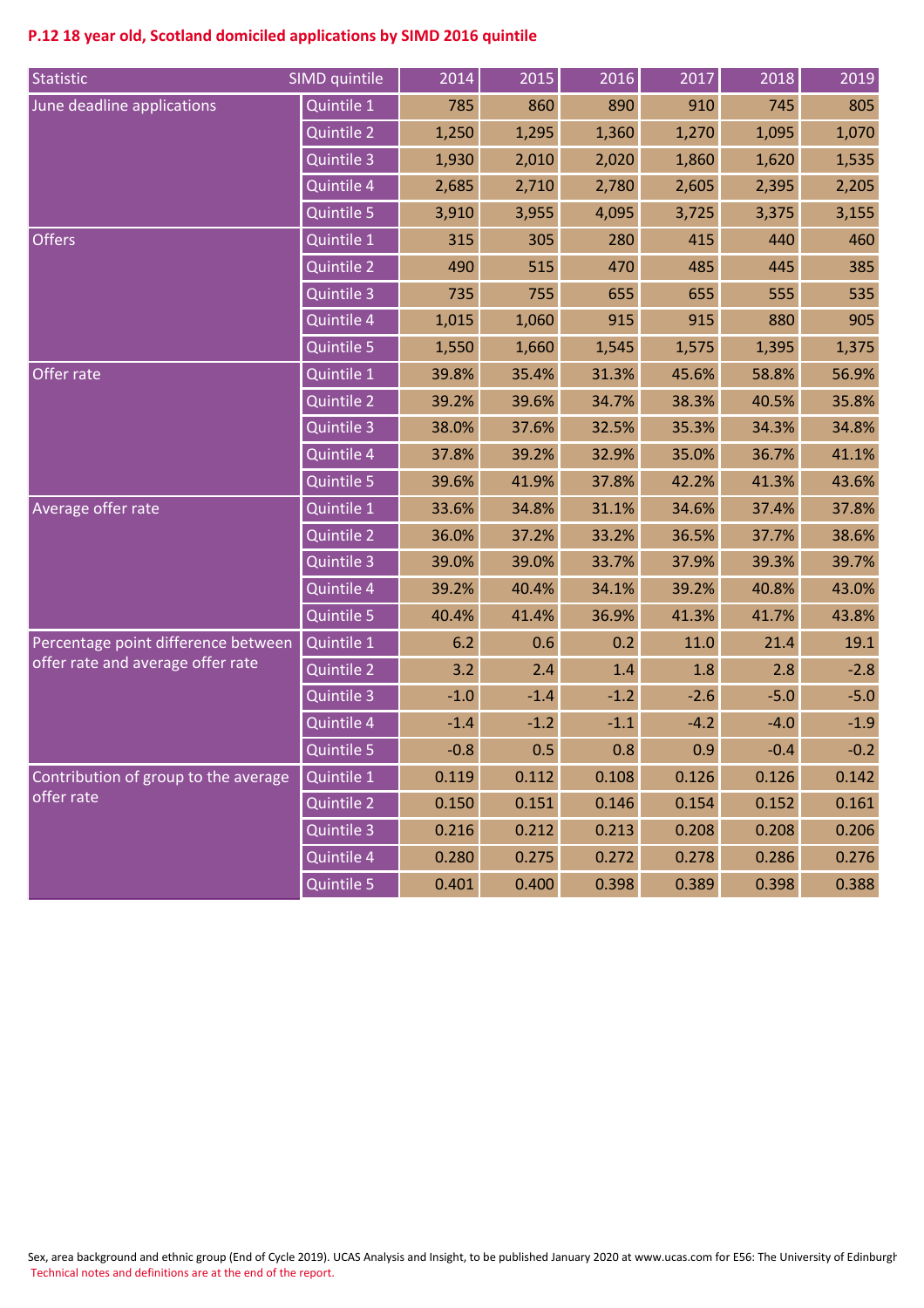#### **P.13 18 year old, Scotland domiciled offer rate by SIMD 2016 quintile**

Note: The line for a group is not plotted when that group made fewer than 10 applications in any of the years from 2014-2019.



**P.14 Percentage point difference between 18 year old, Scotland domiciled offer rate and average offer rate by SIMD 2016 quintile**

Note: The line for a group is not plotted when that group made fewer than 50 applications in any of the years from 2014-2019.



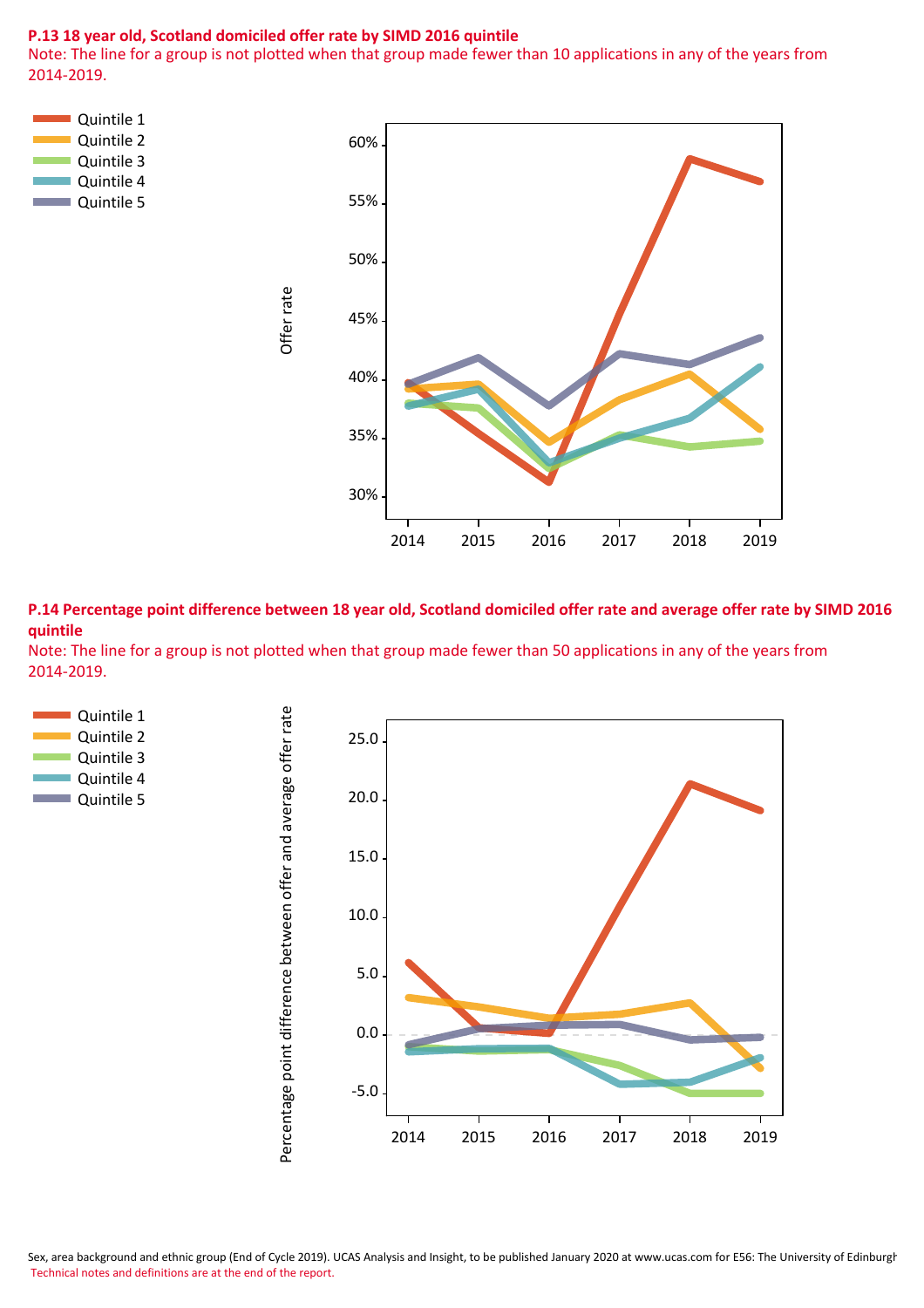# **P.15 18 year old applicants by ethnic group**

| Statistic                           | <b>Ethnic group</b> | 2014   | 2015   | 2016   | 2017   | 2018   | 2019   |
|-------------------------------------|---------------------|--------|--------|--------|--------|--------|--------|
| June deadline applicants            | White               | 18,410 | 18,575 | 19,030 | 19,605 | 18,370 | 18,585 |
|                                     | <b>Black</b>        | 235    | 275    | 235    | 325    | 325    | 335    |
|                                     | Asian               | 845    | 935    | 1,025  | 1,125  | 1,165  | 1,265  |
|                                     | <b>Mixed</b>        | 695    | 750    | 830    | 940    | 960    | 1,065  |
|                                     | Other               | 105    | 125    | 125    | 185    | 155    | 205    |
| Placed June deadline applicants     | White               | 2,595  | 2,595  | 2,575  | 2,775  | 2,420  | 2,270  |
|                                     | <b>Black</b>        | 20     | 15     | 30     | 20     | 25     | 25     |
|                                     | Asian               | 95     | 130    | 125    | 130    | 115    | 130    |
|                                     | <b>Mixed</b>        | 85     | 100    | 105    | 150    | 150    | 125    |
|                                     | Other               | 5      | 15     | 10     | 15     | 15     | 20     |
| All placed applicants               | White               | 2,650  | 2,650  | 2,670  | 2,855  | 2,485  | 2,350  |
|                                     | <b>Black</b>        | 20     | 15     | 30     | 20     | 30     | 30     |
|                                     | Asian               | 105    | 135    | 140    | 145    | 135    | 135    |
|                                     | <b>Mixed</b>        | 90     | 100    | 110    | 160    | 155    | 135    |
|                                     | Other               | 5      | 15     | 10     | 20     | 15     | 20     |
| June deadline applicants per 10,000 | White               | 298.4  | 298.1  | 314.6  | 330.4  | 321.4  | 336.2  |
| population                          | <b>Black</b>        | 78.2   | 86.4   | 74.4   | 103.6  | 100.5  | 101.8  |
|                                     | Asian               | 124.3  | 132.0  | 142.3  | 153.0  | 154.4  | 162.2  |
|                                     | <b>Mixed</b>        | 241.9  | 243.2  | 263.8  | 292.8  | 296.4  | 323.1  |
|                                     | Other               | 111.7  | 127.6  | 126.6  | 179.6  | 143.5  | 180.8  |
| Placed June deadline applicants per | White               | 42.1   | 41.7   | 42.5   | 46.8   | 42.4   | 41.1   |
| 10,000 population                   | <b>Black</b>        | 6.9    | 4.1    | 9.3    | 6.4    | 7.8    | 8.2    |
|                                     | Asian               | 14.2   | 18.7   | 17.4   | 17.5   | 15.3   | 16.4   |
|                                     | <b>Mixed</b>        | 29.5   | 32.1   | 33.1   | 46.7   | 46.9   | 38.6   |
|                                     | Other               | 5.4    | 15.6   | 8.0    | 14.6   | 14.0   | 19.6   |
| All placed applicants per 10,000    | White               | 43.0   | 42.5   | 44.1   | 48.1   | 43.5   | 42.5   |
| population                          | <b>Black</b>        | 6.9    | 4.7    | 9.6    | 6.7    | 8.7    | 8.8    |
|                                     | Asian               | 15.3   | 19.4   | 19.2   | 19.6   | 17.7   | 17.3   |
|                                     | <b>Mixed</b>        | 30.9   | 32.8   | 34.3   | 49.5   | 47.8   | 41.6   |
|                                     | Other               | 6.4    | 15.6   | 9.0    | 18.4   | 14.9   | 19.6   |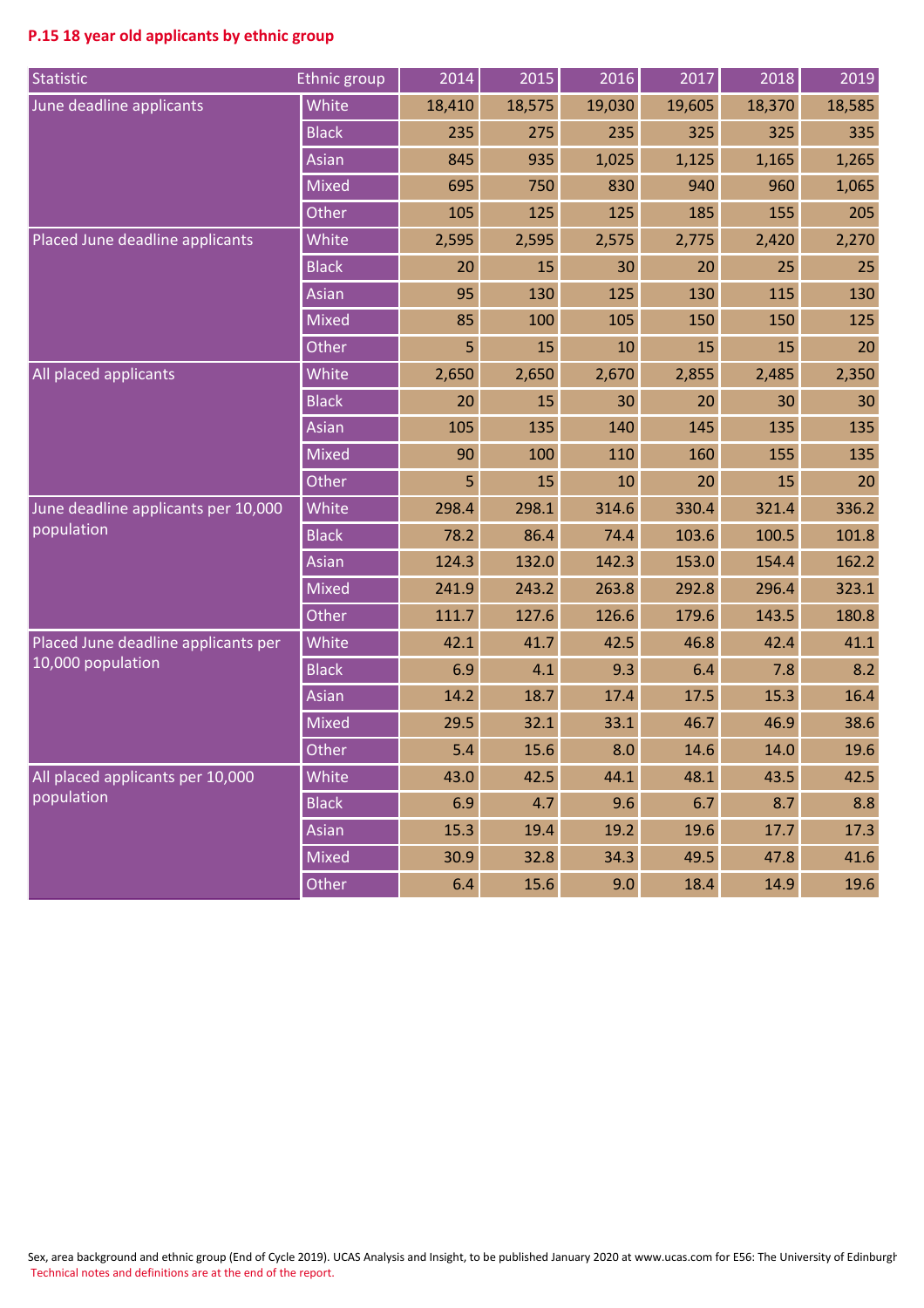# **P.16 18 year old applications by ethnic group**

| Statistic                            | Ethnic group | 2014   | 2015   | 2016   | 2017   | 2018   | 2019   |
|--------------------------------------|--------------|--------|--------|--------|--------|--------|--------|
| June deadline applications           | White        | 20,360 | 20,520 | 20,915 | 21,405 | 19,895 | 20,075 |
|                                      | <b>Black</b> | 250    | 290    | 240    | 345    | 335    | 350    |
|                                      | Asian        | 905    | 1,010  | 1,100  | 1,210  | 1,255  | 1,345  |
|                                      | <b>Mixed</b> | 730    | 795    | 880    | 985    | 1,035  | 1,130  |
|                                      | Other        | 110    | 130    | 135    | 195    | 160    | 220    |
| <b>Offers</b>                        | White        | 9,380  | 10,060 | 10,090 | 10,740 | 10,225 | 10,455 |
|                                      | <b>Black</b> | 80     | 115    | 115    | 150    | 165    | 170    |
|                                      | Asian        | 405    | 505    | 565    | 610    | 635    | 690    |
|                                      | <b>Mixed</b> | 345    | 435    | 465    | 560    | 615    | 650    |
|                                      | Other        | 40     | 60     | 60     | 95     | 85     | 115    |
| Offer rate                           | White        | 46.1%  | 49.0%  | 48.2%  | 50.2%  | 51.4%  | 52.1%  |
|                                      | <b>Black</b> | 31.9%  | 40.3%  | 46.7%  | 44.3%  | 49.5%  | 48.3%  |
|                                      | Asian        | 44.5%  | 50.1%  | 51.3%  | 50.4%  | 50.7%  | 51.5%  |
|                                      | <b>Mixed</b> | 47.1%  | 55.0%  | 53.1%  | 56.9%  | 59.6%  | 57.6%  |
|                                      | Other        | 37.0%  | 45.5%  | 45.1%  | 47.2%  | 53.1%  | 51.8%  |
| Average offer rate                   | White        | 46.1%  | 49.2%  | 48.4%  | 50.2%  | 51.7%  | 52.3%  |
|                                      | <b>Black</b> | 33.0%  | 42.7%  | 43.2%  | 43.7%  | 44.6%  | 44.7%  |
|                                      | Asian        | 42.8%  | 47.3%  | 48.8%  | 49.3%  | 48.5%  | 49.4%  |
|                                      | <b>Mixed</b> | 47.5%  | 53.6%  | 53.0%  | 56.3%  | 56.9%  | 57.0%  |
|                                      | <b>Other</b> | 42.0%  | 46.5%  | 48.8%  | 54.1%  | 56.7%  | 54.5%  |
| Percentage point difference between  | White        | $-0.0$ | $-0.1$ | $-0.1$ | $-0.0$ | $-0.3$ | $-0.2$ |
| offer rate and average offer rate    | <b>Black</b> | $-1.1$ | $-2.3$ | 3.5    | 0.6    | 4.9    | 3.6    |
|                                      | Asian        | 1.6    | 2.8    | 2.5    | 1.1    | 2.2    | 2.1    |
|                                      | <b>Mixed</b> | $-0.4$ | 1.5    | 0.1    | 0.6    | 2.8    | 0.6    |
|                                      | Other        | $-5.0$ | $-1.0$ | $-3.7$ | $-6.9$ | $-3.6$ | $-2.7$ |
| Contribution of group to the average | White        | 0.918  | 0.907  | 0.903  | 0.891  | 0.883  | 0.875  |
| offer rate                           | <b>Black</b> | 0.159  | 0.139  | 0.120  | 0.118  | 0.126  | 0.113  |
|                                      | Asian        | 0.143  | 0.123  | 0.130  | 0.138  | 0.139  | 0.146  |
|                                      | <b>Mixed</b> | 0.103  | 0.102  | 0.113  | 0.107  | 0.107  | 0.122  |
|                                      | Other        | 0.089  | 0.111  | 0.084  | 0.084  | 0.081  | 0.083  |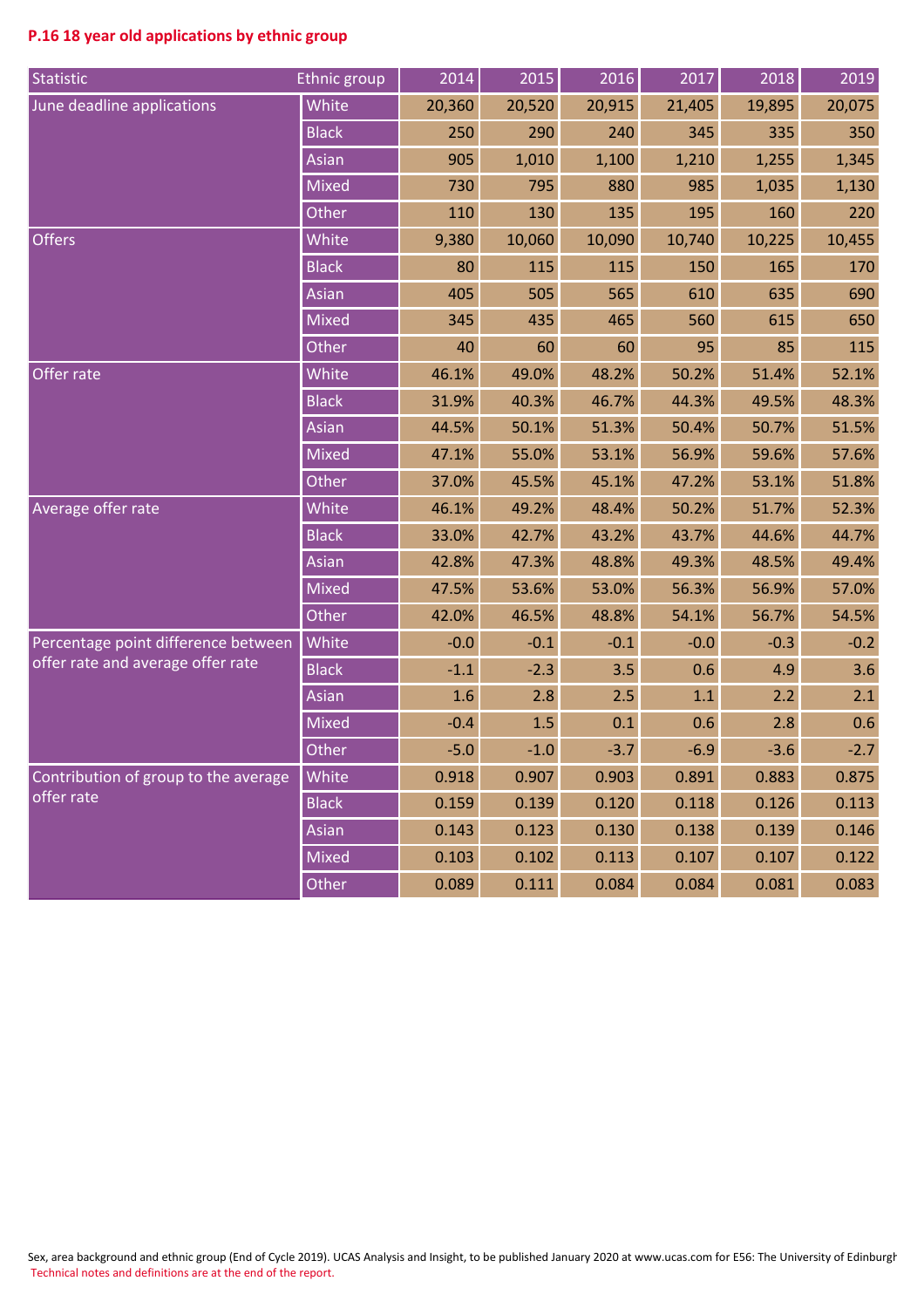#### **P.17 18 year old offer rate by ethnic group**

Note: The line for a group is not plotted when that group made fewer than 10 applications in any of the years from 2014-2019.



**P.18 Percentage point difference between 18 year old offer rate and average offer rate by ethnic group** Note: The line for a group is not plotted when that group made fewer than 50 applications in any of the years from 2014-2019.



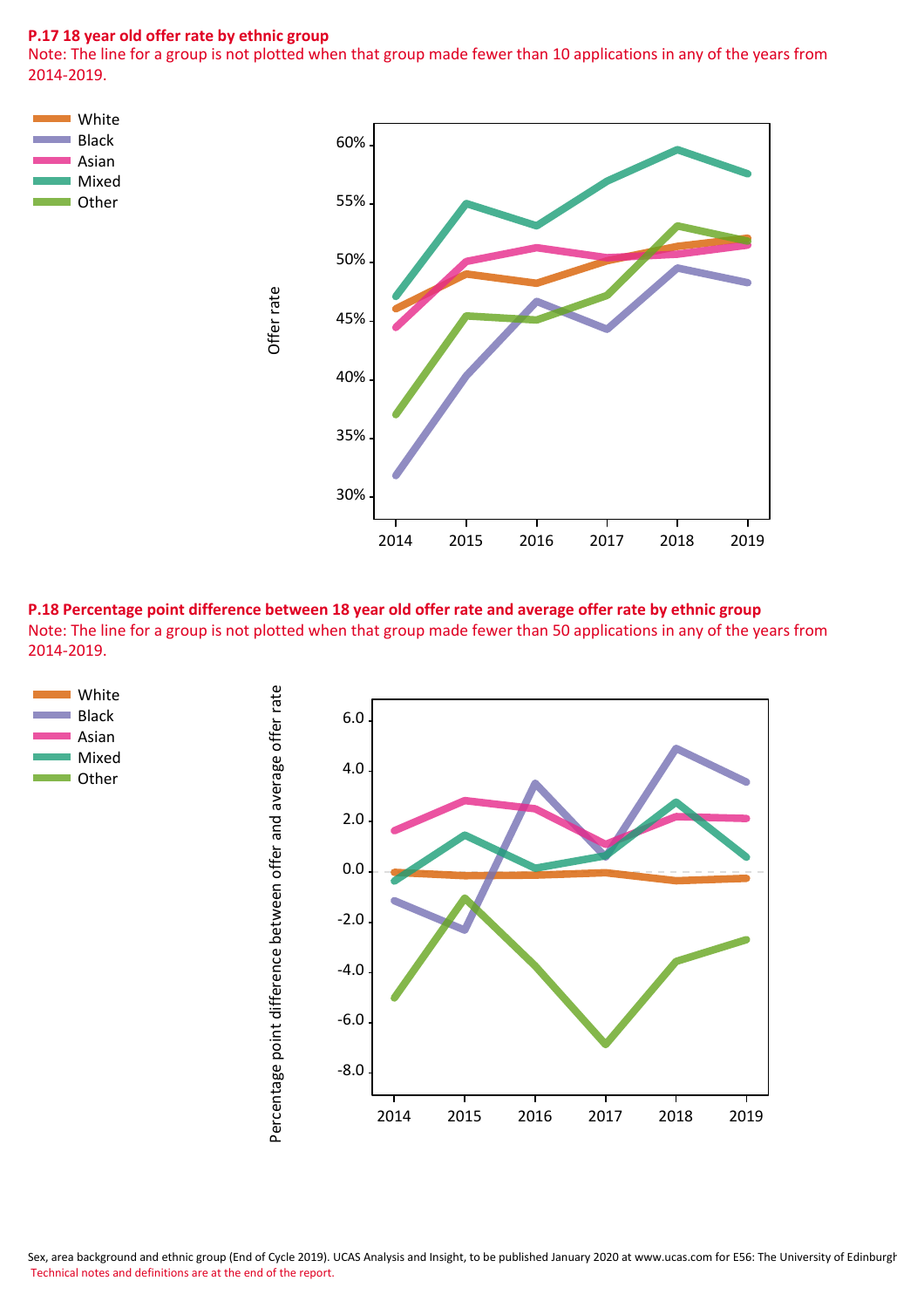# **P.19 Applicants (all ages)**

| Statistic                       | 2014   | 2015   | 2016   | 2017   | 2018   | 2019   |
|---------------------------------|--------|--------|--------|--------|--------|--------|
| June deadline applicants        | 30,620 | 33,375 | 34,980 | 35,690 | 33,500 | 33,615 |
| Placed June deadline applicants | 3,855  | 4,285  | 4,265  | 4,540  | 4,115  | 3,990  |
| All placed applicants           | 3,955  | 4,375  | 4,410  | 4,700  | 4,235  | 4,120  |

# **P.20 Applications (all ages)**

| Statistic                  | 2014   | 2015   | 2016   | 2017   | 2018   | 2019   |
|----------------------------|--------|--------|--------|--------|--------|--------|
| June deadline applications | 34,315 | 37,235 | 38,810 | 39,360 | 36,785 | 36,735 |
| <b>Offers</b>              | 13,165 | 14,825 | 15,000 | 16,095 | 15,515 | 16,095 |
| Offer rate                 | 38.4%  | 39.8%  | 38.7%  | 40.9%  | 42.2%  | 43.8%  |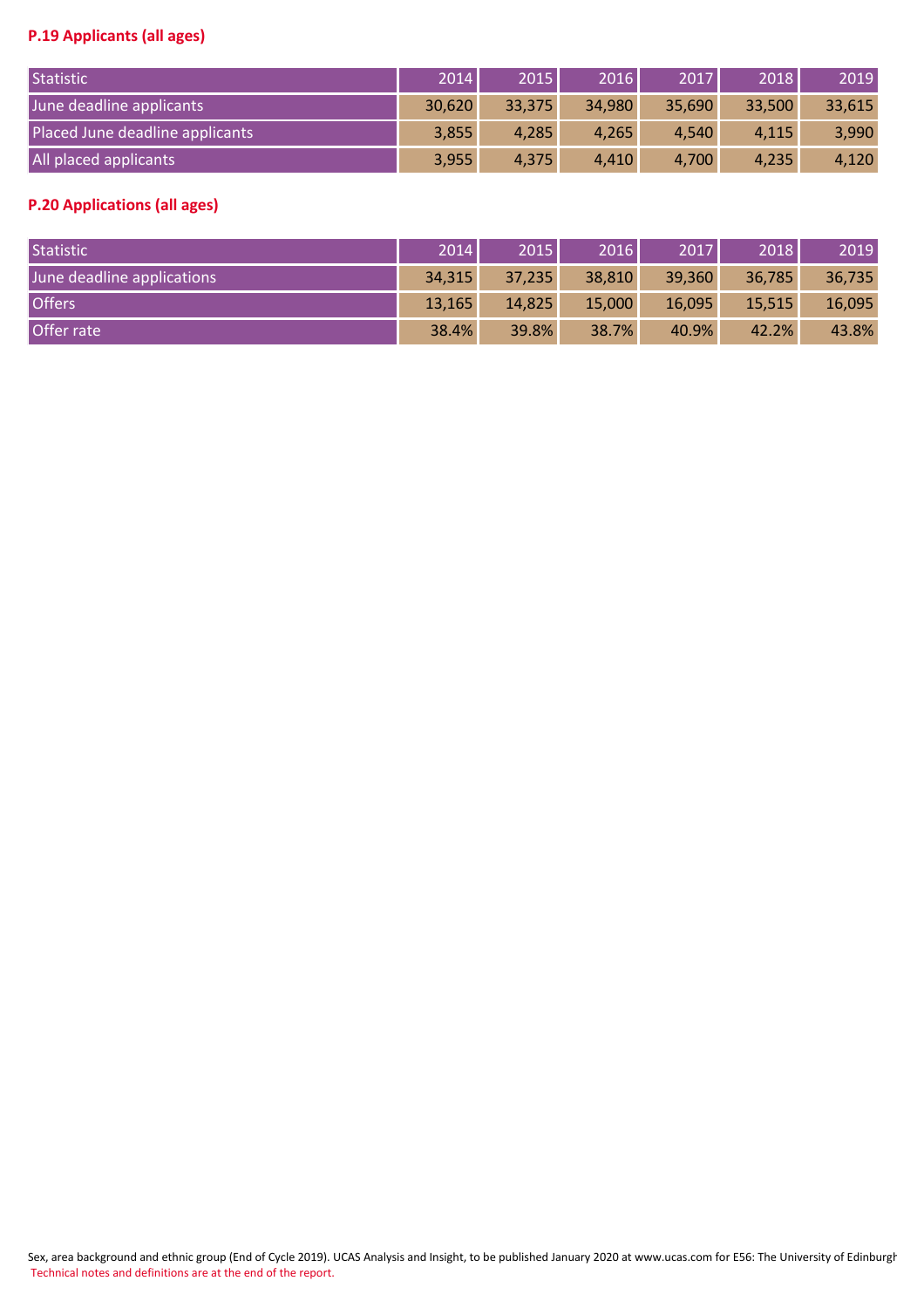# **P.21 Applicants (all ages) by sex**

| Statistic                       | <b>Sex</b> | 2014   | 2015   | 2016   | 2017   | 2018   | 2019   |
|---------------------------------|------------|--------|--------|--------|--------|--------|--------|
| June deadline applicants        | <b>Men</b> | 12,565 | 13,560 | 14,100 | 14,225 | 13,260 | 13,230 |
|                                 | Women      | 18,050 | 19,815 | 20,880 | 21,465 | 20,235 | 20,390 |
| Placed June deadline applicants | Men        | 1,500  | 1,600  | 1,580  | 1,670  | 1,515  | 1,425  |
|                                 | Women      | 2,355  | 2,685  | 2,685  | 2,870  | 2,600  | 2,565  |
| All placed applicants           | <b>Men</b> | 1,545  | 1,635  | 1,655  | 1,730  | 1,560  | 1,470  |
|                                 | Women      | 2,410  | 2,740  | 2,755  | 2,965  | 2,670  | 2,650  |

## **P.22 Applications (all ages) by sex**

| Statistic                  | <b>Sex</b> | 2014   | 2015   | 2016   | 2017   | 2018   | 2019   |
|----------------------------|------------|--------|--------|--------|--------|--------|--------|
| June deadline applications | Men        | 14,135 | 15,185 | 15,725 | 15,735 | 14,615 | 14,450 |
|                            | Women      | 20,180 | 22,050 | 23,080 | 23,625 | 22,170 | 22,285 |
| <b>Offers</b>              | Men        | 5,590  | 6,070  | 6,090  | 6,610  | 6,080  | 6,370  |
|                            | Women      | 7,570  | 8,755  | 8,910  | 9,485  | 9,440  | 9,725  |
| Offer rate                 | Men        | 39.6%  | 40.0%  | 38.7%  | 42.0%  | 41.6%  | 44.1%  |
|                            | Women      | 37.5%  | 39.7%  | 38.6%  | 40.2%  | 42.6%  | 43.6%  |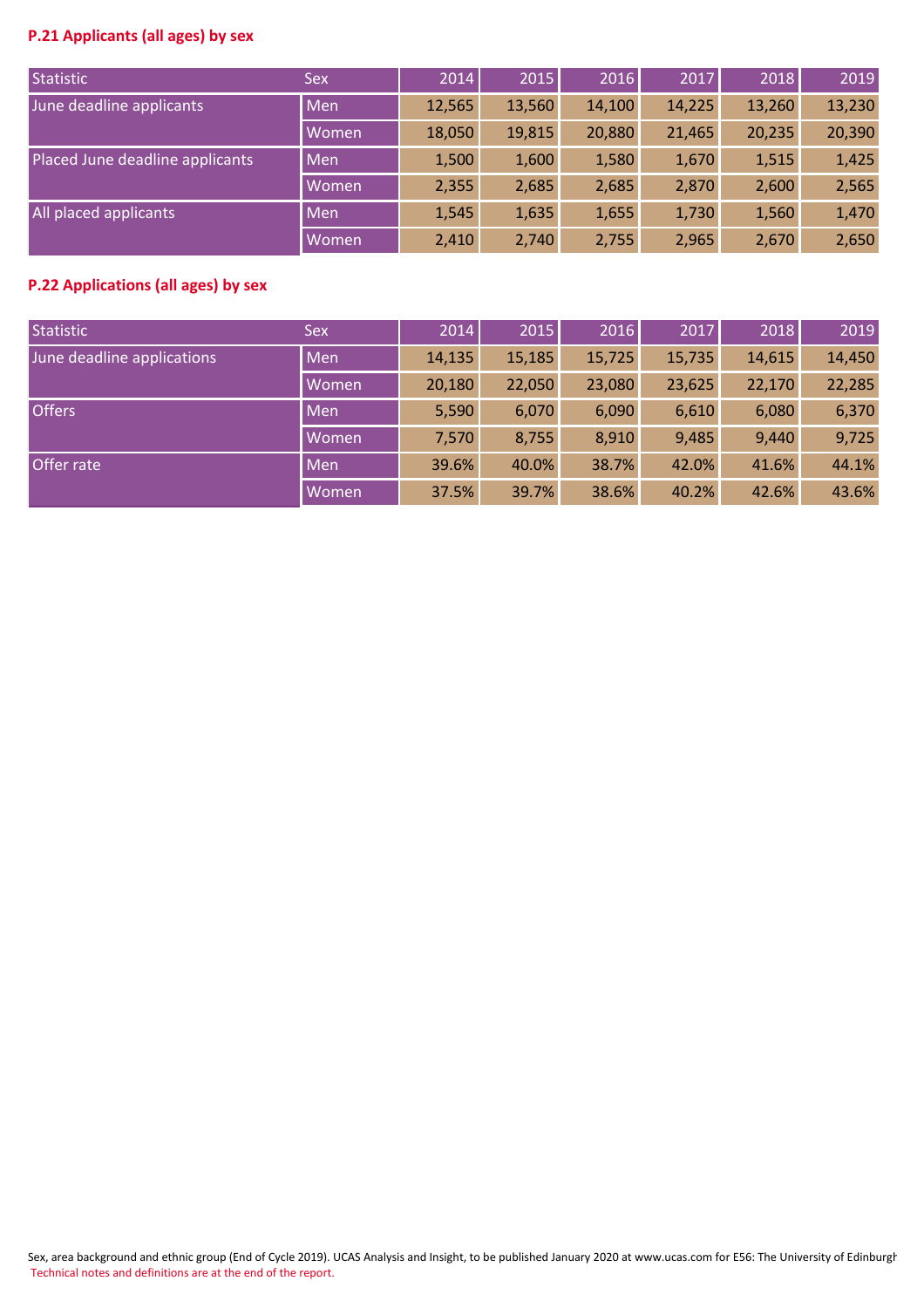# **P.23 Applicants (all ages) by POLAR4 quintile**

| Statistic                       | POLAR4 quintile   | 2014   | 2015   | 2016   | 2017   | 2018   | 2019   |
|---------------------------------|-------------------|--------|--------|--------|--------|--------|--------|
| June deadline applicants        | Quintile 1        | 1,660  | 1,810  | 1,925  | 2,010  | 1,885  | 1,955  |
|                                 | Quintile 2        | 2,915  | 3,320  | 3,460  | 3,550  | 3,140  | 3,285  |
|                                 | Quintile 3        | 4,470  | 4,860  | 5,210  | 5,345  | 4,795  | 4,875  |
|                                 | Quintile 4        | 6,725  | 7,280  | 7,650  | 7,700  | 7,210  | 7,175  |
|                                 | Quintile 5        | 14,755 | 15,995 | 16,615 | 16,975 | 16,350 | 16,105 |
| Placed June deadline applicants | Quintile 1        | 185    | 190    | 190    | 190    | 230    | 185    |
|                                 | <b>Quintile 2</b> | 310    | 375    | 330    | 385    | 325    | 330    |
|                                 | <b>Quintile 3</b> | 525    | 555    | 585    | 585    | 505    | 495    |
|                                 | Quintile 4        | 860    | 945    | 880    | 950    | 845    | 820    |
|                                 | Quintile 5        | 1,970  | 2,210  | 2,270  | 2,420  | 2,200  | 2,130  |
| All placed applicants           | Quintile 1        | 195    | 195    | 195    | 200    | 235    | 190    |
|                                 | Quintile 2        | 315    | 380    | 345    | 390    | 330    | 340    |
|                                 | Quintile 3        | 535    | 560    | 600    | 605    | 520    | 515    |
|                                 | Quintile 4        | 875    | 965    | 905    | 980    | 865    | 845    |
|                                 | Quintile 5        | 2,025  | 2,260  | 2,355  | 2,510  | 2,265  | 2,200  |

# **P.24 Applications (all ages) by POLAR4 quintile**

| Statistic                  | POLAR4 quintile   | 2014   | 2015   | 2016   | 2017   | 2018   | 2019   |
|----------------------------|-------------------|--------|--------|--------|--------|--------|--------|
| June deadline applications | Quintile 1        | 1,920  | 2,110  | 2,180  | 2,265  | 2,130  | 2,140  |
|                            | Quintile 2        | 3,290  | 3,730  | 3,850  | 3,940  | 3,430  | 3,595  |
|                            | Quintile 3        | 5,010  | 5,420  | 5,815  | 5,915  | 5,275  | 5,340  |
|                            | Quintile 4        | 7,565  | 8,125  | 8,545  | 8,525  | 7,950  | 7,885  |
|                            | Quintile 5        | 16,430 | 17,735 | 18,280 | 18,585 | 17,865 | 17,535 |
| <b>Offers</b>              | Quintile 1        | 570    | 665    | 630    | 785    | 785    | 790    |
|                            | Quintile 2        | 1,085  | 1,355  | 1,240  | 1,375  | 1,275  | 1,410  |
|                            | <b>Quintile 3</b> | 1,740  | 2,010  | 2,045  | 2,105  | 2,015  | 2,055  |
|                            | Quintile 4        | 2,900  | 3,105  | 3,100  | 3,330  | 3,125  | 3,255  |
|                            | Quintile 5        | 6,835  | 7,645  | 7,950  | 8,455  | 8,265  | 8,475  |
| Offer rate                 | Quintile 1        | 29.7%  | 31.6%  | 29.0%  | 34.6%  | 36.9%  | 37.0%  |
|                            | Quintile 2        | 33.0%  | 36.3%  | 32.2%  | 34.9%  | 37.1%  | 39.3%  |
|                            | Quintile 3        | 34.8%  | 37.1%  | 35.2%  | 35.6%  | 38.2%  | 38.5%  |
|                            | Quintile 4        | 38.3%  | 38.2%  | 36.3%  | 39.1%  | 39.3%  | 41.3%  |
|                            | Quintile 5        | 41.6%  | 43.1%  | 43.5%  | 45.5%  | 46.3%  | 48.3%  |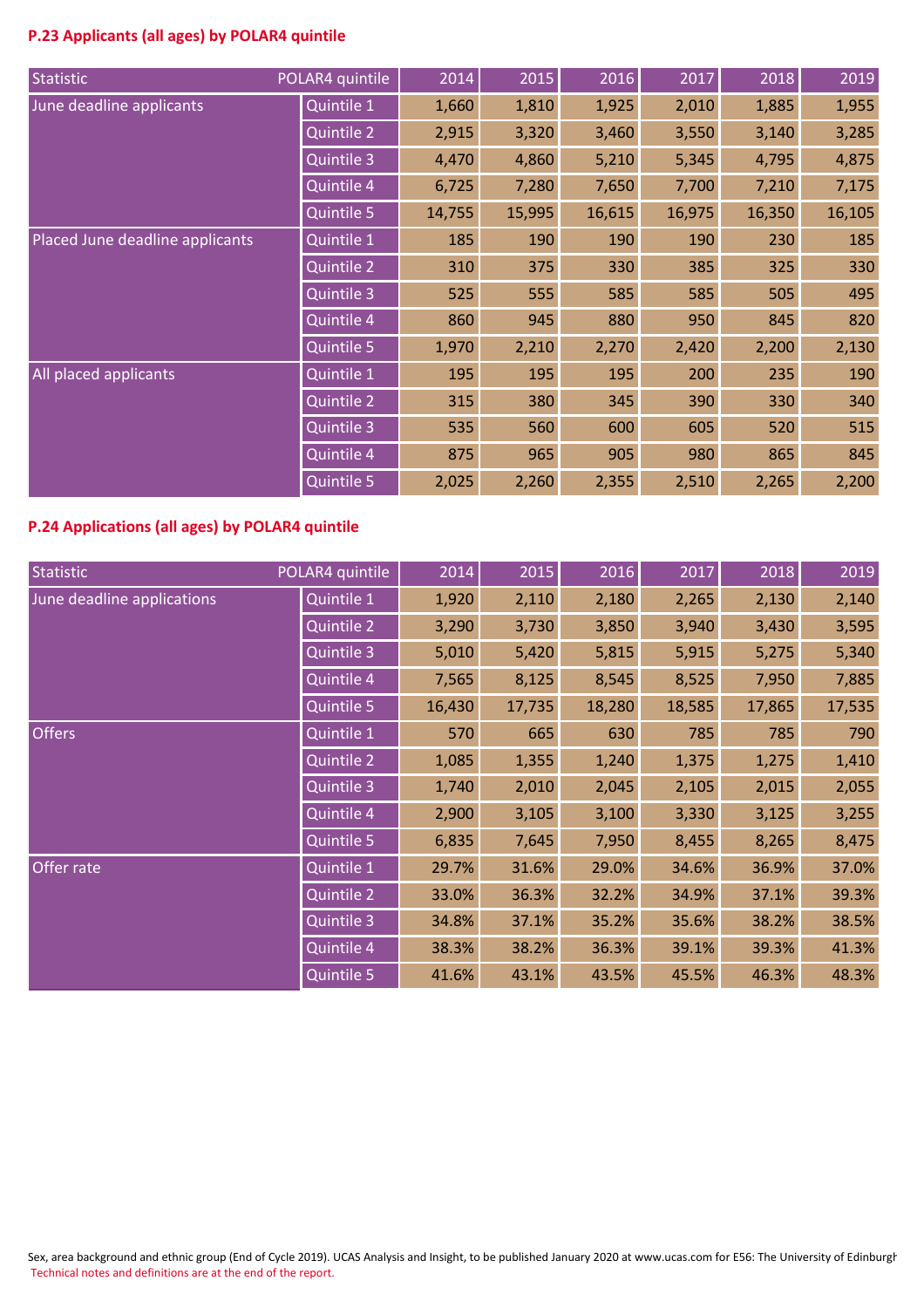# **P.25 Scotland domiciled applicants (all ages) by SIMD 2016 quintile**

| Statistic                       | SIMD quintile     | 2014  | 2015  | 2016  | 2017  | 2018  | 2019  |
|---------------------------------|-------------------|-------|-------|-------|-------|-------|-------|
| June deadline applicants        | Quintile 1        | 1,375 | 1,615 | 1,775 | 1,850 | 1,665 | 1,760 |
|                                 | <b>Quintile 2</b> | 1,900 | 2,230 | 2,525 | 2,365 | 2,170 | 2,075 |
|                                 | Quintile 3        | 2,705 | 3,210 | 3,355 | 3,120 | 2,895 | 2,680 |
|                                 | Quintile 4        | 3,485 | 4,040 | 4,325 | 4,180 | 3,745 | 3,525 |
|                                 | Quintile 5        | 4,930 | 5,590 | 5,855 | 5,500 | 5,185 | 4,750 |
| Placed June deadline applicants | Quintile 1        | 135   | 140   | 135   | 185   | 215   | 220   |
|                                 | Quintile 2        | 215   | 285   | 255   | 265   | 245   | 220   |
|                                 | <b>Quintile 3</b> | 380   | 445   | 390   | 415   | 345   | 355   |
|                                 | Quintile 4        | 545   | 615   | 580   | 550   | 495   | 515   |
|                                 | Quintile 5        | 725   | 890   | 890   | 880   | 765   | 730   |
| All placed applicants           | Quintile 1        | 140   | 140   | 135   | 195   | 220   | 230   |
|                                 | Quintile 2        | 220   | 290   | 260   | 270   | 245   | 220   |
|                                 | Quintile 3        | 385   | 445   | 390   | 420   | 350   | 355   |
|                                 | Quintile 4        | 555   | 620   | 590   | 560   | 500   | 520   |
|                                 | Quintile 5        | 745   | 910   | 900   | 895   | 770   | 740   |

# **P.26 Scotland domiciled applications (all ages) by SIMD 2016 quintile**

| Statistic                  | SIMD quintile     | 2014  | 2015  | 2016  | 2017  | 2018  | 2019  |
|----------------------------|-------------------|-------|-------|-------|-------|-------|-------|
| June deadline applications | Quintile 1        | 1,625 | 1,910 | 2,065 | 2,170 | 1,930 | 1,970 |
|                            | <b>Quintile 2</b> | 2,290 | 2,695 | 2,990 | 2,770 | 2,495 | 2,435 |
|                            | Quintile 3        | 3,320 | 3,855 | 4,005 | 3,690 | 3,410 | 3,150 |
|                            | Quintile 4        | 4,335 | 4,895 | 5,125 | 4,930 | 4,410 | 4,120 |
|                            | Quintile 5        | 6,070 | 6,755 | 7,010 | 6,495 | 6,105 | 5,565 |
| <b>Offers</b>              | Quintile 1        | 440   | 460   | 440   | 630   | 700   | 795   |
|                            | Quintile 2        | 630   | 770   | 740   | 755   | 690   | 660   |
|                            | <b>Quintile 3</b> | 965   | 1,085 | 970   | 1,005 | 935   | 890   |
|                            | Quintile 4        | 1,350 | 1,480 | 1,355 | 1,365 | 1,295 | 1,340 |
|                            | Quintile 5        | 1,990 | 2,300 | 2,180 | 2,230 | 2,090 | 2,015 |
| Offer rate                 | Quintile 1        | 26.9% | 24.2% | 21.4% | 29.0% | 36.2% | 40.2% |
|                            | Quintile 2        | 27.6% | 28.6% | 24.8% | 27.3% | 27.6% | 27.0% |
|                            | Quintile 3        | 29.1% | 28.1% | 24.3% | 27.2% | 27.5% | 28.3% |
|                            | Quintile 4        | 31.2% | 30.2% | 26.4% | 27.7% | 29.3% | 32.5% |
|                            | Quintile 5        | 32.8% | 34.0% | 31.1% | 34.3% | 34.2% | 36.2% |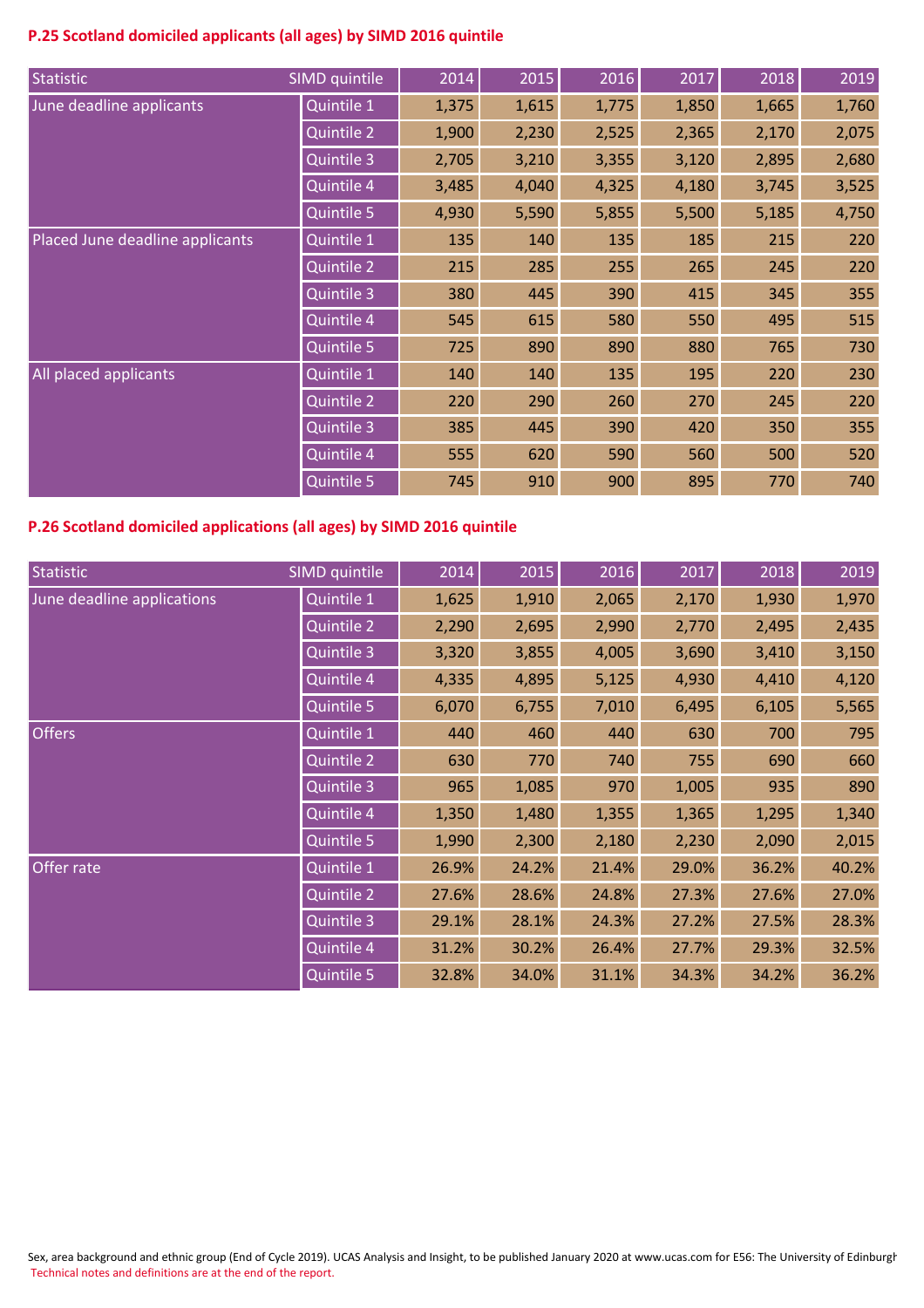# **P.27 Applicants (all ages) by ethnic group**

| Statistic                       | <b>Ethnic group</b> | 2014   | 2015   | 2016   | 2017            | 2018   | 2019   |
|---------------------------------|---------------------|--------|--------|--------|-----------------|--------|--------|
| June deadline applicants        | White               | 27,285 | 29,520 | 30,940 | 31,125          | 29,010 | 28,805 |
|                                 | <b>Black</b>        | 500    | 540    | 515    | 625             | 575    | 600    |
|                                 | Asian               | 1,345  | 1,585  | 1,690  | 1,835           | 1,815  | 1,910  |
|                                 | Mixed               | 1,075  | 1,170  | 1,265  | 1,385           | 1,445  | 1,560  |
|                                 | Other               | 200    | 245    | 255    | 325             | 280    | 345    |
| Placed June deadline applicants | White               | 3,545  | 3,850  | 3,845  | 4,055           | 3,620  | 3,510  |
|                                 | <b>Black</b>        | 35     | 35     | 40     | 30 <sup>°</sup> | 45     | 40     |
|                                 | Asian               | 130    | 185    | 175    | 165             | 175    | 175    |
|                                 | Mixed               | 120    | 145    | 145    | 215             | 210    | 185    |
|                                 | Other               | 15     | 25     | 20     | 25              | 25     | 35     |
| All placed applicants           | White               | 3,620  | 3,925  | 3,965  | 4,165           | 3,695  | 3,620  |
|                                 | <b>Black</b>        | 35     | 40     | 45     | 30              | 50     | 40     |
|                                 | Asian               | 140    | 195    | 190    | 190             | 195    | 180    |
|                                 | <b>Mixed</b>        | 125    | 145    | 150    | 230             | 220    | 200    |
|                                 | Other               | 15     | 25     | 20     | 30              | 25     | 35     |

# **P.28 Applications (all ages) by ethnic group**

| Statistic                  | Ethnic group | 2014   | 2015   | 2016   | 2017   | 2018   | 2019   |
|----------------------------|--------------|--------|--------|--------|--------|--------|--------|
| June deadline applications | White        | 30,735 | 33,030 | 34,410 | 34,380 | 31,920 | 31,550 |
|                            | <b>Black</b> | 535    | 585    | 550    | 665    | 610    | 630    |
|                            | Asian        | 1,460  | 1,720  | 1,830  | 2,000  | 1,960  | 2,050  |
|                            | <b>Mixed</b> | 1,150  | 1,260  | 1,360  | 1,500  | 1,570  | 1,685  |
|                            | Other        | 215    | 270    | 290    | 355    | 300    | 370    |
| <b>Offers</b>              | White        | 11,910 | 13,145 | 13,245 | 14,045 | 13,395 | 13,775 |
|                            | <b>Black</b> | 120    | 190    | 160    | 220    | 225    | 220    |
|                            | Asian        | 515    | 690    | 765    | 775    | 845    | 890    |
|                            | Mixed        | 470    | 565    | 595    | 725    | 765    | 845    |
|                            | Other        | 70     | 85     | 100    | 135    | 120    | 165    |
| Offer rate                 | White        | 38.7%  | 39.8%  | 38.5%  | 40.8%  | 42.0%  | 43.7%  |
|                            | <b>Black</b> | 22.3%  | 32.9%  | 29.3%  | 32.7%  | 37.2%  | 34.8%  |
|                            | Asian        | 35.3%  | 40.2%  | 41.8%  | 38.6%  | 43.0%  | 43.4%  |
|                            | <b>Mixed</b> | 41.0%  | 44.6%  | 43.8%  | 48.2%  | 48.7%  | 50.2%  |
|                            | Other        | 31.6%  | 30.9%  | 33.9%  | 38.2%  | 40.5%  | 45.4%  |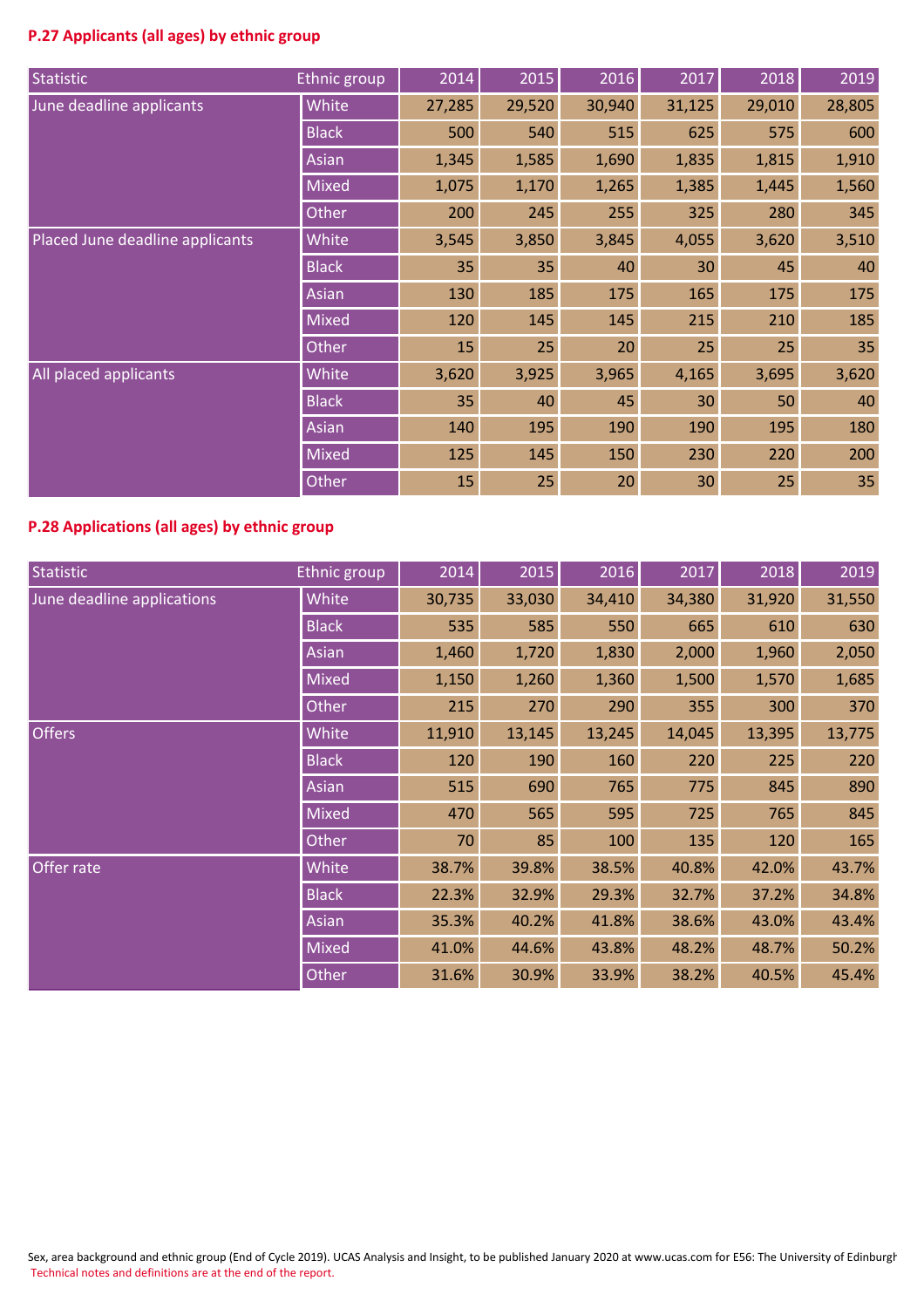# **Technical Notes and Definitions**

# **UCAS undergraduate scheme**

## Adjustment

Adjustment allows applicants who have met and exceeded the terms of their conditional firm offer to seek and find a place at another provider whilst keeping their place at their original firm choice provider.

## Clearing

Clearing is a route for applicants that are not placed and holding no offers to find a place on courses with vacancies.

## Cycle year

The UCAS application cycle which runs from September to October the following year. For example the 2019 cycle runs from September 2018 through to October 2019.

## End of cycle

The point in the cycle to which the numbers in this report refer, and the point at which the cycle is closed such that no more applications or offers can be made, and no more applicants can be placed. Numbers reported at the end of cycle exclude information on a small number of applicants who cancelled during the cycle.

## Extra

Applicants who are unsuccessful in obtaining an offer or decline all offers may be eligible to apply through Extra, where they can apply to one further course at a time. Extra operates from 25 February until early July. It provides applicants who are eligible the possibility of obtaining an offer before exam results are published and Clearing starts.

## June 30 deadline

The deadline for main scheme applications. Applicants who apply after this date will go directly into Clearing.

## Record of Prior Acceptance (RPA)

RPA is an acceptance route used when a provider informs UCAS of applicants it has accepted outside of the normal application process (e.g. individuals who have applied directly to the provider).

## **Reporting groups**

## Ethnic group

High level grouping of ethnic origin as declared by the applicant: 'White', 'Black', 'Asian', 'Mixed', 'Other', 'Unknown'. Applicants who declare themselves as 'Unknown' ethnic origin are not reported in these tables, but are included in the associated csv data file.

## POLAR4 quintile

Developed by OfS, POLAR4 classifies small areas across the UK into five groups according to their level of young participation in Higher Education. Each of these groups represents around 20 per cent of young people and is ranked from Quintile 1 (areas with the lowest young participation rates, considered as the most disadvantaged) to Quintile 5 (highest young participation rates, considered most advantaged). POLAR4 is based on the participation rates of young people between between 2009-10 and 2013-14 if they entered higher education aged 18, or between 2010-11 and 2014-15 if they entered aged 19, therefore is most suitable for applicants aged 19 and under. These groups are assigned using the postcode declared by the applicant at the time of their application. If a UK postcode is invalid, considered unsafe for measurement or there is no link to Census geography possible then the applicant is not assigned to a quintile. Applicants with no POLAR4 quintile are not reported.

## Sex

Sex as declared by the applicant.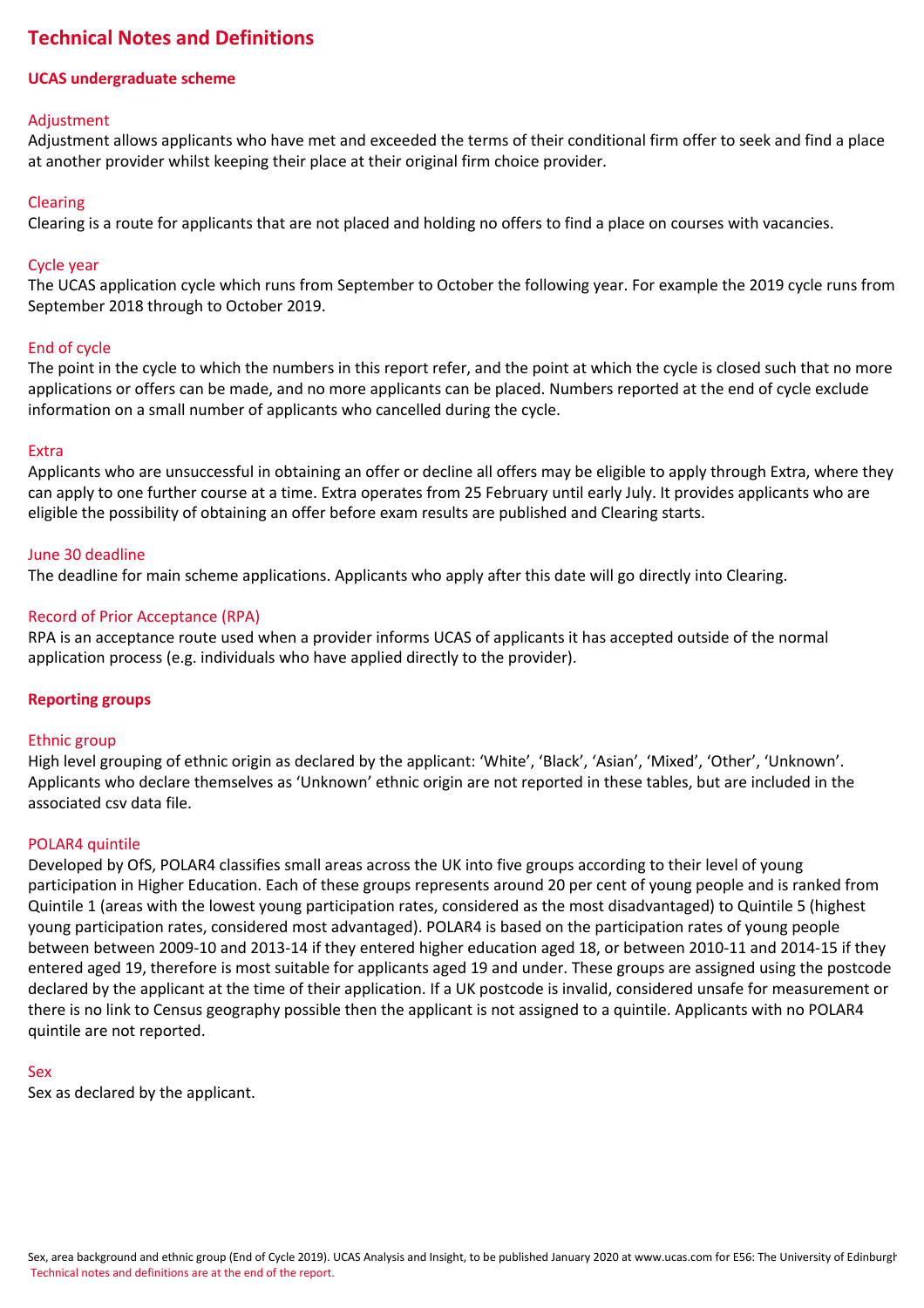#### SIMD 2016 quintile

Scottish index of multiple deprivation (SIMD) identifies small area concentrations of multiple deprivation across all of Scotland, providing a relative measure of deprivation amongst 6505 small areas (data zones) based on 7 socio-economic domains. These small areas are classified into five groups ranked from Quintile 1 (considered the most deprived) to Quintile 5 (considered least deprived), with equal populations in each quintile. Quintiles are assigned using the postcode declared by the applicant, applicants declaring invalid postcodes are classified as 'Not assigned' and are not reported.

SIMD is only defined for applicants domiciled in Scotland, therefore any applicants domiciled outside of Scotland cannot be assigned to an SIMD quintile and so are not reported for this measure.

SIMD is only reported for providers in Scotland. Application and entry rates by SIMD are reported in the 2019 End of Cycle Report and the 2019 cycle January deadline application rate report.

#### **Statistics reported in the tables**

#### All placed applicants

The number of applicants placed for entry into higher education at the provider through one of their choices, including any choices made through Extra, or via Adjustment, Clearing or RPA.

#### All placed applicants per 10,000 population

The number of total UK domiciled 18 year old placed applicants for entry into higher education at the provider divided by the number of UK 18 year olds in the population, multiplied by 10,000. This gives the number of 18 year olds, for every 10,000 in the population, that were placed at the provider through one of their choices, including any choices made through Extra, or via Adjustment, Clearing or RPA. It is an alternative way of expressing the entry rate to a provider. By referencing the underlying population this statistic shows how the number of placed applicants is changing in relation to the available pool of potential applicants and so gives the chance that somebody from the group will be placed at a provider.

This statistic is only reported for 18 year olds.

#### Average offer rate

The offer rate that you might expect if the predicted grades and subject choice of applicants were the only factors that influenced whether an applicant was made an offer by the provider. The average offer rate is calculated by dividing applicants according to their specific combination of grades (for A levels the best three predicted grades are used, for BTECs, International Baccalaureate and Scottish Highers and Advanced Highers, predicted grades along with any grades already achieved upon applying are used) and subject choice. For each combination the number of main scheme offers is divided by the number of main scheme applications, to give an overall offer rate. This is then multiplied by the number of applications made by the group for which the average offer rate is being calculated (for example POLAR4 quintile 1), to give an average number of offers for that group. These average number of offers are then added together across all combinations of predicted grade and subject and divided by the number of main scheme applications from the group to give the average offer rate.

The average offer rate does not attempt to control for any other factors that may play a part in the decision to make an offer, such as the subject of the qualifications studied, their relevance to a course, or the grade in each subject; higher numbers of A levels being studied; the exact profile of grades predicted; personal statements; teacher references; interviews; or any other criteria (such as work experience or portfolios) that may be part of the admissions decision.

This statistic is only reported for 18 year olds.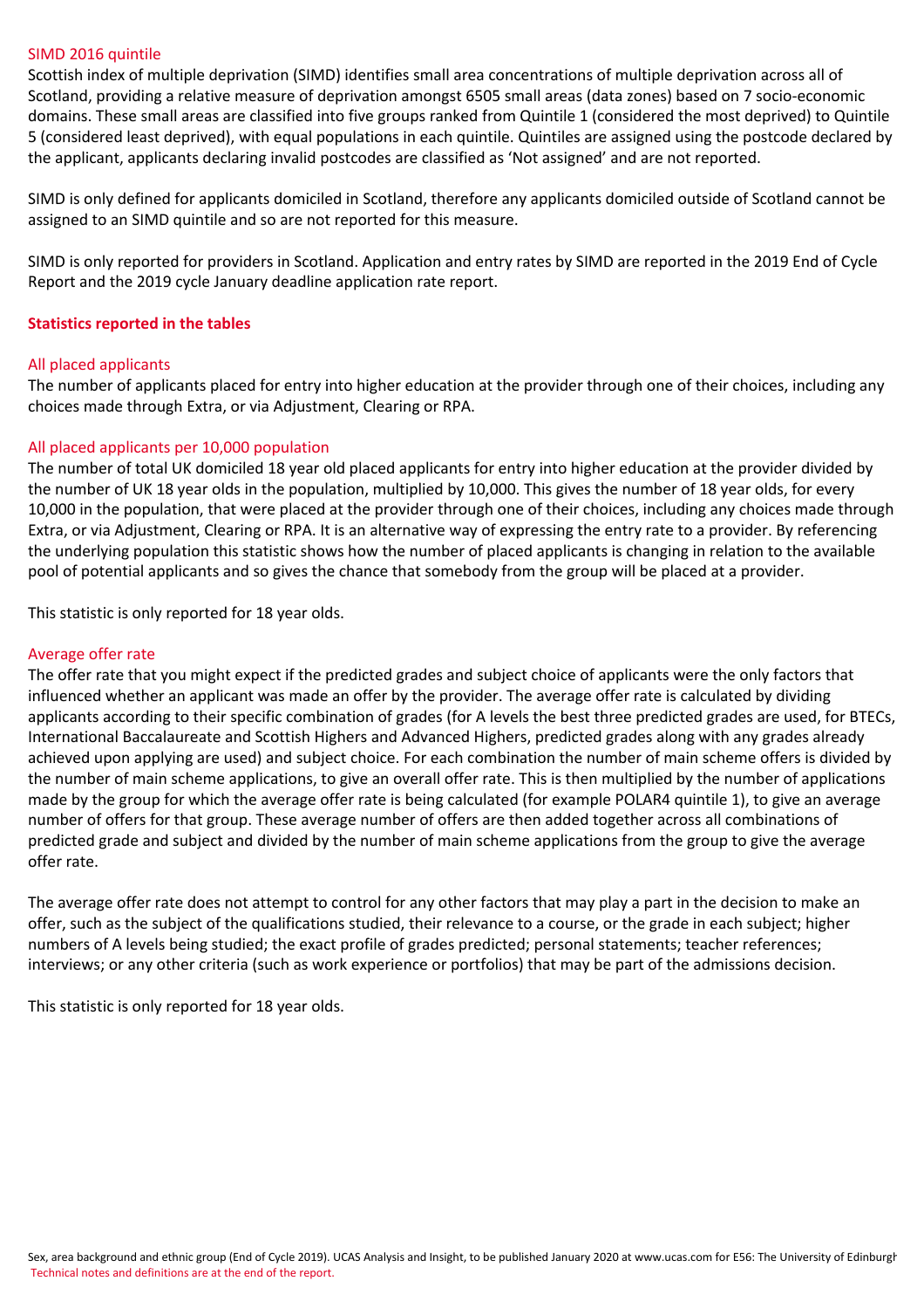#### Contribution of group to the average offer rate

The way in which the average offer rate is defined means that the pattern of application and offers of a group (for example POLAR4 quintile 1) will always contribute, in part, to the average offer rate for that group. When this contribution is large, the average offer rate will mainly reflect the patterns for the group, meaning that the value of the average offer rate will be similar to the offer rate, the percentage point difference statistic will be small, and any real difference between the offer rate and what might be expected given the predicted grades and subject choices of the applicants will be difficult to detect.

Values of the contribution of group to the average offer rate range between 0 and 1. The closer the value is to 1 the greater the contribution a group makes to its own average offer rate.

This statistic is only reported for 18 year olds.

#### Placed June deadline applicants

An applicant who has been placed for entry into higher education at the provider through a June deadline application.

#### Placed June deadline applicants per 10,000 population

The number of UK domiciled 18 year old placed June deadline applicants at the provider divided by the number of UK 18 year olds in the population, multiplied by 10,000. This gives the number of 18 year olds, for every 10,000 in the population, that were placed at the provider through one of their June deadline applications. It is an alternative way of expressing the entry rate to a provider, but for placed June deadline applicants only. By referencing the underlying population this statistic shows how the number of placed June deadline applicants is changing in relation to the available pool of potential 18 year old applicants and so gives the chance that somebody from the group will be placed at a provider through a June deadline application.

This statistic is only reported for 18 year olds.

#### June deadline applications

An application (or choice) to a course in higher education to the provider that is made by the June 30 deadline. Each applicant can make up to five choices this way. The number of June deadline applications does not include choices made through the following routes: Clearing, Extra, Adjustment and RPAs. Applications made to October deadline courses received after the October deadline are not included in these statistics.

#### June deadline applicants

The number of applicants that made at least one application to the provider by the June 30 deadline.

## June deadline applicants per 10,000 population

The number of UK domiciled 18 year old June deadline applicants to the provider divided by the number of UK 18 year olds in the population, multiplied by 10,000. This gives the number of 18 year olds, for every 10,000 in the population, who applied by the June 30 deadline. It is equivalent to the application rate. By referencing the underlying population this statistic shows how the number of June deadline applicants is changing in relation to the available pool of potential 18 year old applicants and so gives the chance that somebody from the group will apply to a provider by the June 30 deadline.

This statistic is only reported for 18 year olds.

#### **Offers**

An offer is defined as a provider's decision in response to an application to offer a place to an applicant, often subject to the applicant satisfying academic and/or other criteria, via a June deadline application (i.e. does not cover choices made through the following routes: Clearing, Extra, Adjustment and RPAs).

## Offer rate

The number of offers made divided by the number of June deadline applications. This gives the proportion of all June deadline applications to the provider that received an offer.